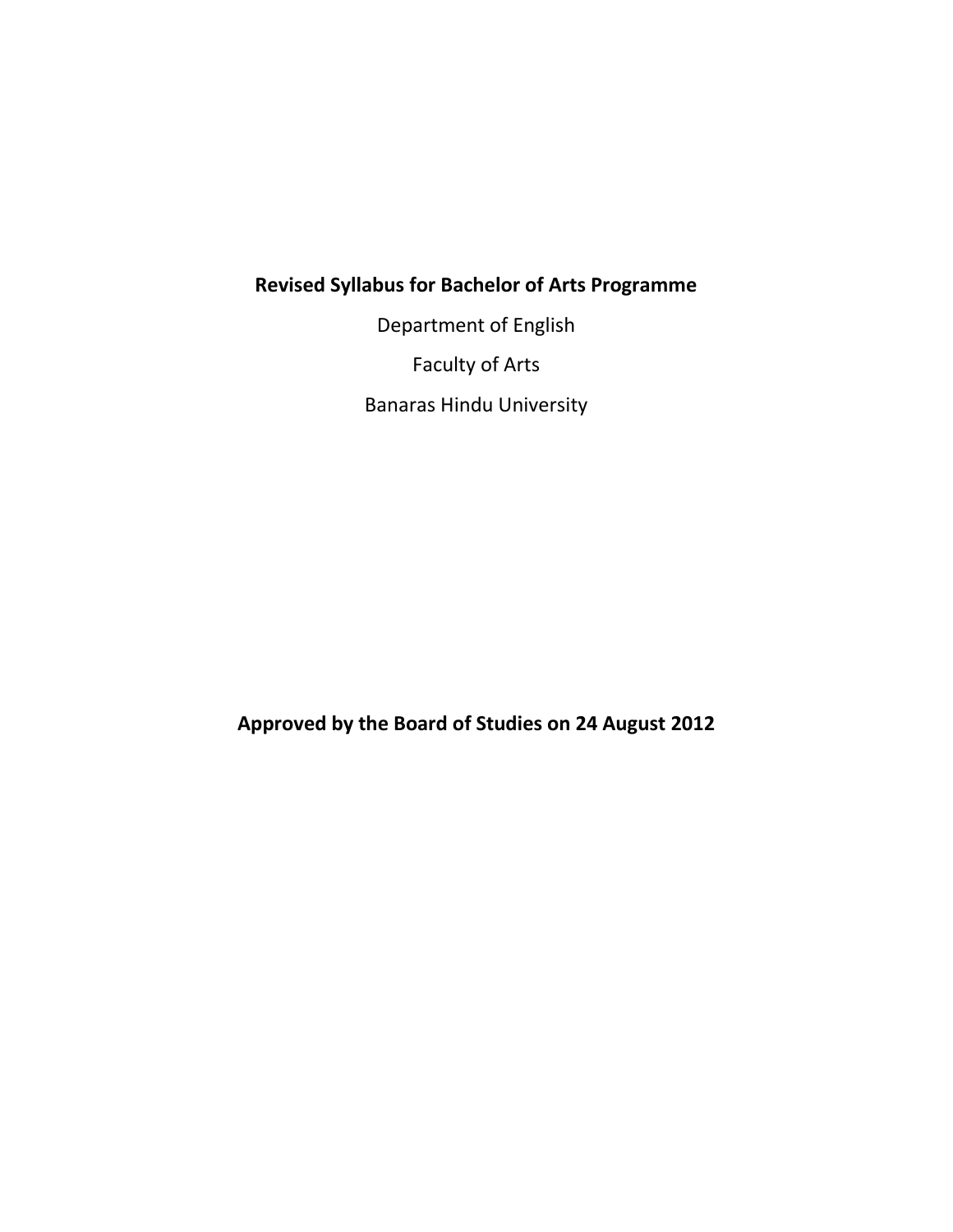#### **Bachelor of Arts Programme in English**

- Core Course: 60 credits
- Language Course: 18 credits
- Soft Skill Spoken English Course: 6 credits

(A credit is measured by the number of hours. 1 credit =1 hour of formal class for

14/15 weeks)

**The BA course in English shall comprise six semesters of 60 credits. Semesters I to IV shall consist of two courses each, while Semesters V and VI shall have six courses each. Each course shall carry 100 marks. Of these, 70 marks shall be reserved for theory (End Semester examination) and 30 marks for tutorials/class tests (Internal assessment). The examination of the theory component of each course shall be of three hours duration.**

**[The starred texts/items are meant for detailed study]**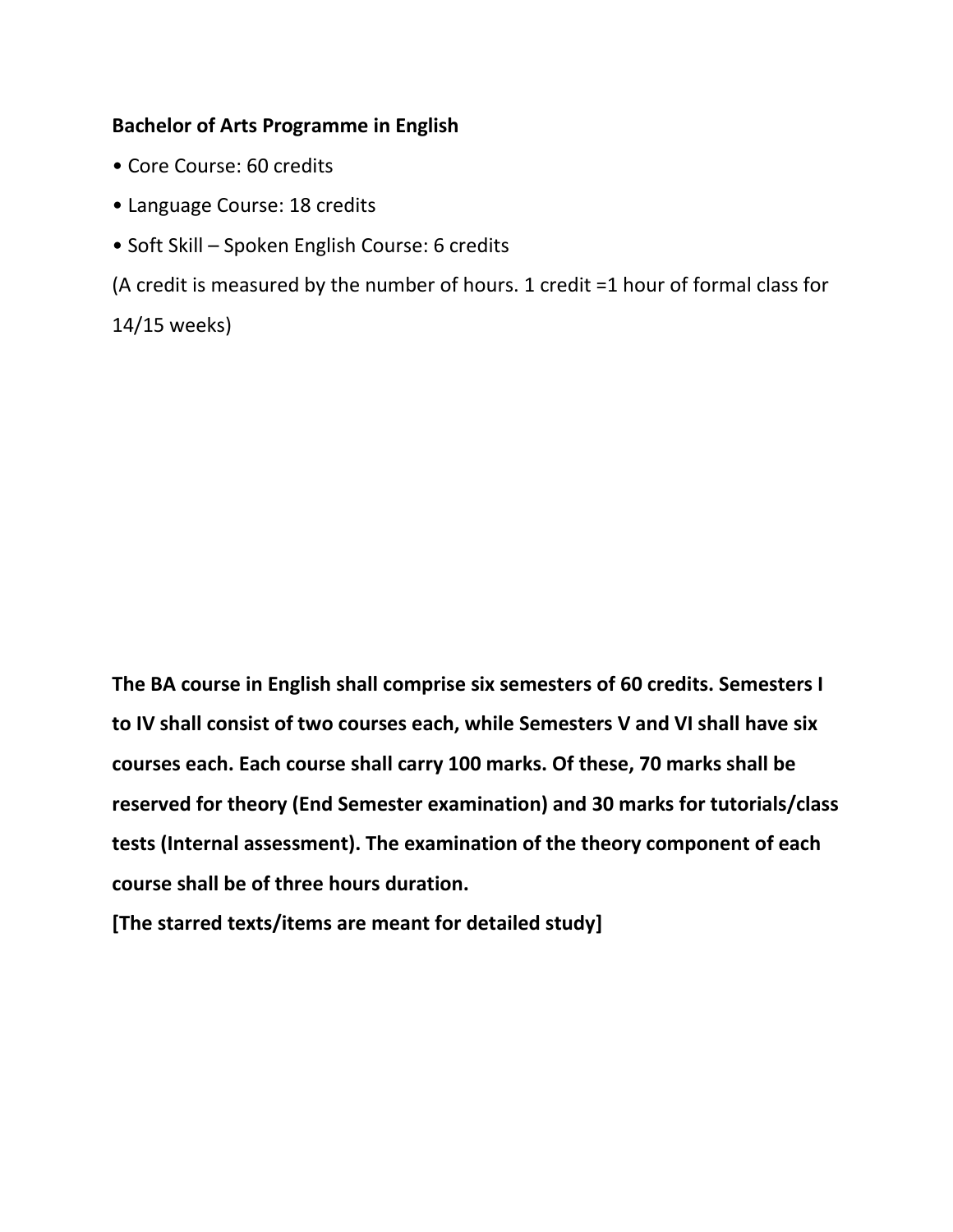**CORE COURSE (60 credits)**

### **SEMESTER I**

# **Eng.C-101: Essay I (3 credits)**

Introducing Essay: Definition, Types, and Development The following essays are prescribed from Susanta K. Sinha (ed.) *English Essayists.*  New Delhi: OUP. The starred items are meant for detailed study. \*Bacon: Of Studies; Of Travel \*Addison: Meditations at Westminster Abbey \*Steele: The Spectator Club \*Lamb: Dream-Children: A Reverie

# **Eng.C-111: Drama I (3 credits)**

Introducing Drama: Concepts, Characteristics, and Types \*Shakespeare: *Macbeth* \*Shakespeare: *The Merchant of Venice* Both plays are meant for detailed study.

#### **SEMESTER II**

# **Eng.C-102: Essay II (3 credits)**

The following essays are prescribed from Susanta K. Sinha (ed.) *English Essayists.*  New Delhi: OUP. The starred items are meant for detailed study.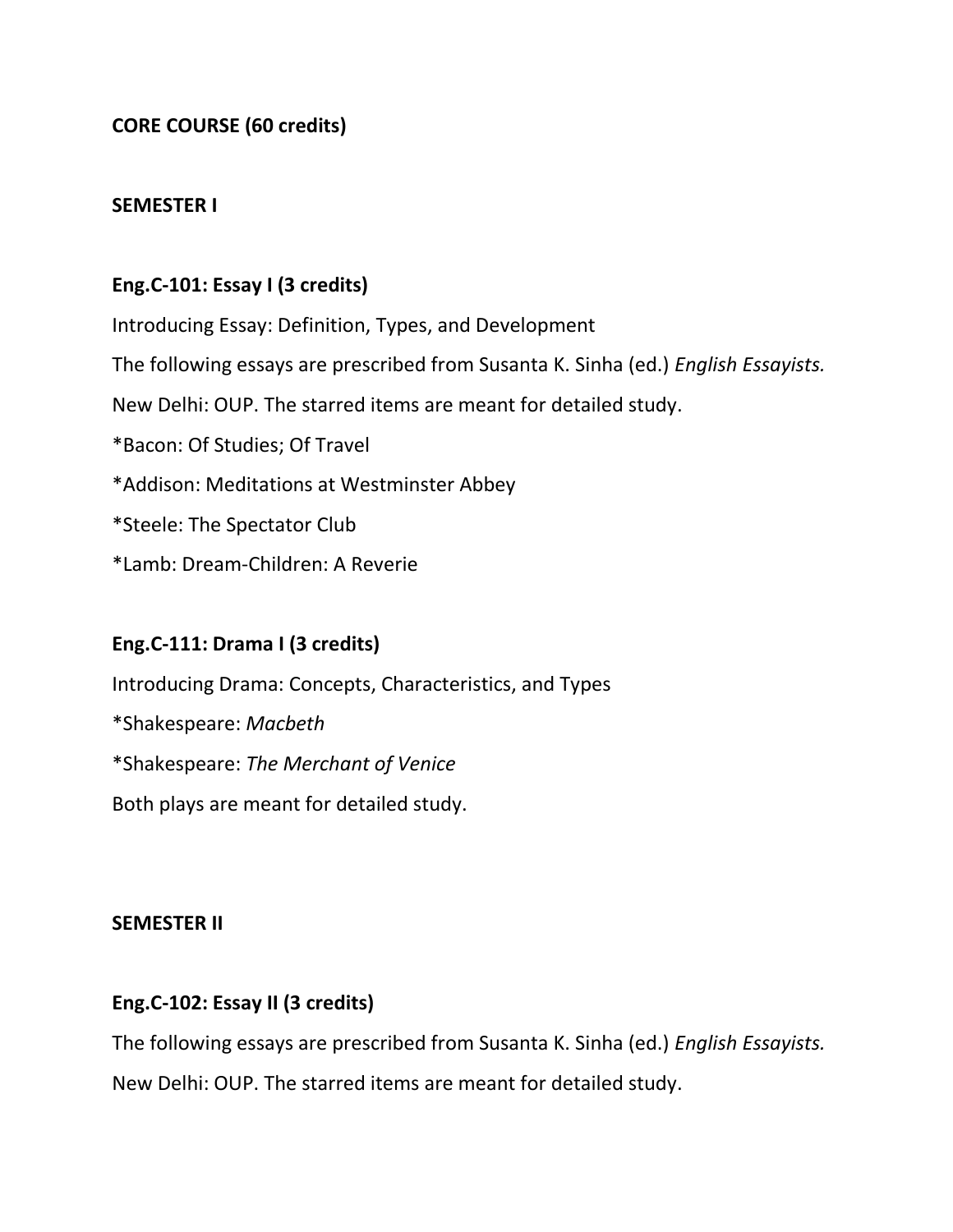\*Hazlitt: On the Feeling of Immortality in Youth \*Stevenson: Walking Tours \*Chesterton: The Worship of the Wealthy \*Lynd: The Money-Box \*Huxley: Selected Snobberies \*Gardiner: On Superstitions

### **Eng.C-112: Drama II (3 credits)**

The starred items are meant for detailed study. Goldsmith: *She Stoops to Conquer* \*Shaw: *Arms and the Man* \*Osborne: *Look Back in Anger* Synge: *Riders to the Sea*

#### **SEMESTER III**

### **Eng.C-121: Poetry I (3 credits)**

Introducing Poetry: Forms of Poetry - Sonnet, Lyric, Elegy, Ode, Epic, Ballad, Dramatic Monologue.

The following poems are prescribed from David Green (ed.) The *Winged Word.* New Delhi: Macmillan, and Dastoor and Dastoor (eds.) *The Poet's Pen*. New Delhi: OUP.

The starred texts/items are meant for detailed study.

\*Shakespeare: Sonnet 60 & 116, When to the Sessions of Sweet Silent Thought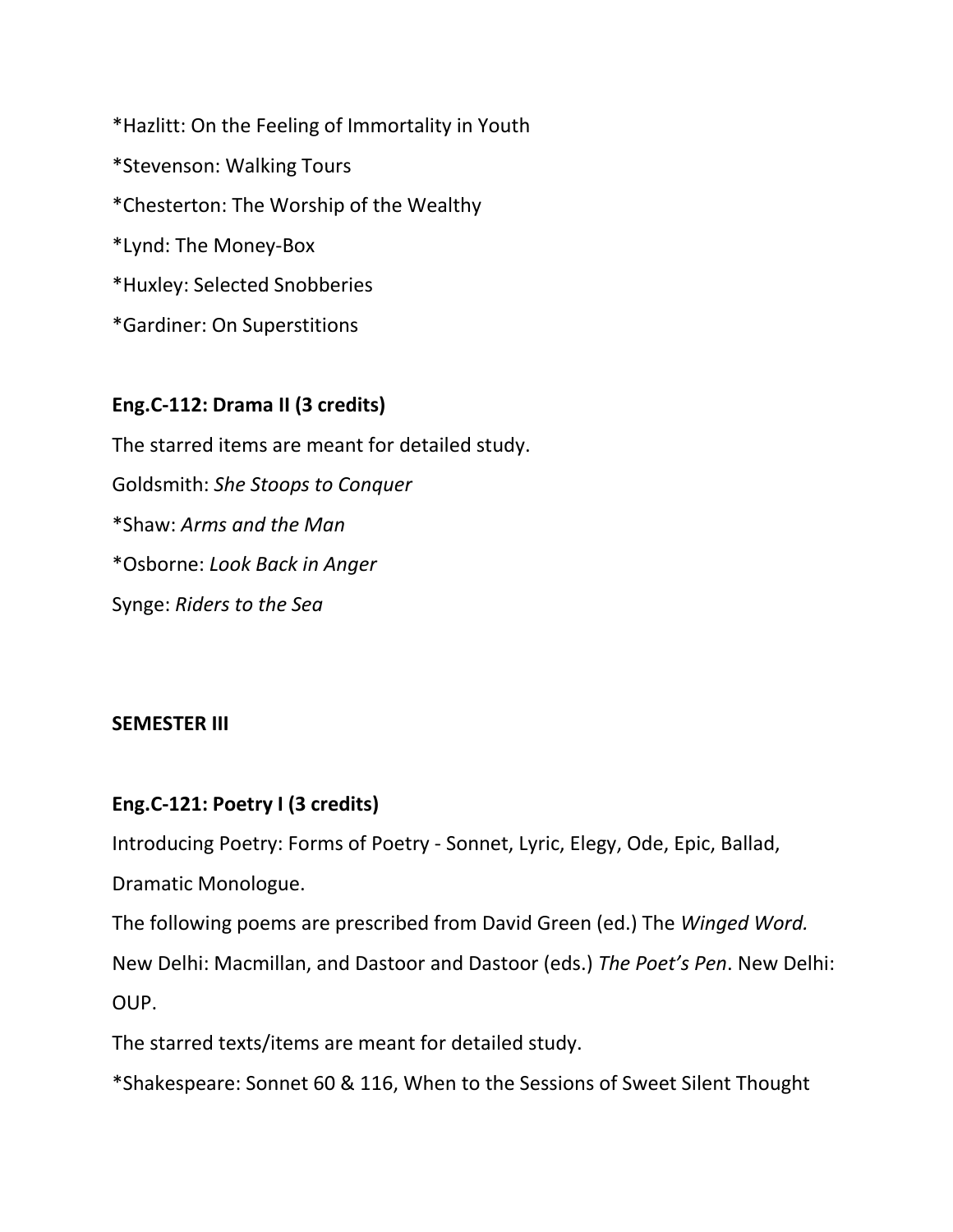\*Milton: How Soon Hath Time, Ode on the Morning of Christ's Nativity \*Donne: Valediction Forbidding Mourning \*Pope: from Essay on Man \*Wordsworth: Tintern Abbey \*Shelley: Ode to the West Wind \*Keats: Ode to a Nightingale

# **Eng.C-131: Fiction I (3 credits)**

Introducing Fiction: Aspects of Novel; Types of Novel – Epistolary, Picaresque, Gothic, Historical, Realistic, Psychological Swift: *Gulliver's Travels* Austen: *Pride and Prejudice*

### **SEMESTER IV**

# **Eng.C-122: Poetry II (3 credits)**

The following poems are prescribed from David Green (ed.) The *Winged Word.*New Delhi: Macmillan, and Dastoor and Dastoor (eds.) *The Poet's Pen*. New

Delhi: OUP.

The starred items are meant for detailed study.

\*Tennyson: Tithonus

\*Browning: My Last Duchess

\*Arnold: Dover Beach

\*Owen: Strange Meeting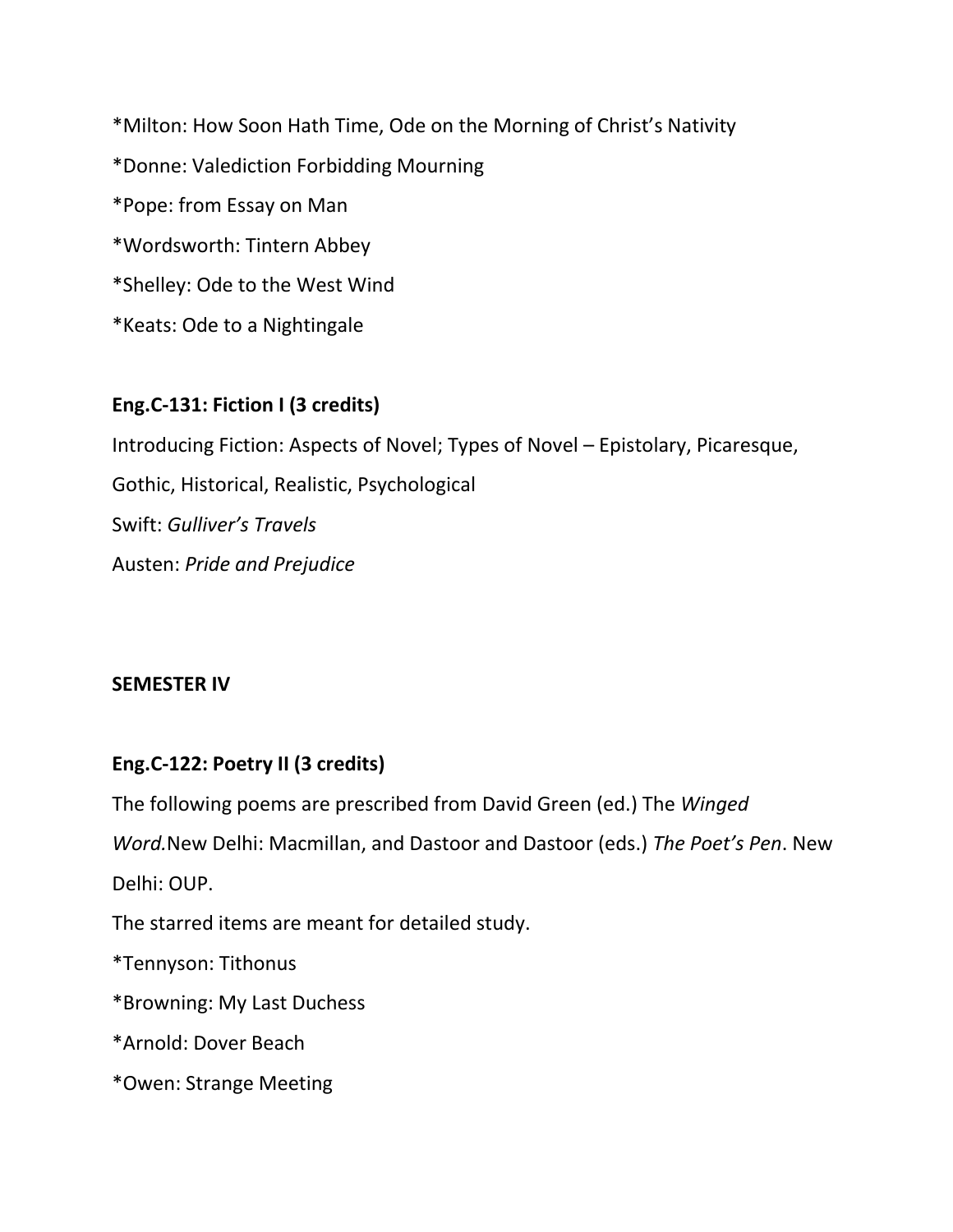\*Yeats: The Second Coming \*Eliot: The Love Song of J. Alfred Prufrock \*Auden: The Unknown Citizen \*Larkin: Wants

# **Eng.C-132: Fiction II (3 credits)**

Dickens: *Oliver Twist* Hardy: *The Mayor of Casterbridge* Golding: *Lord of the Flies*

#### **SEMESTER V**

# **Eng.C-141: History of English Literature I** (**3 credits)** The Age of Chaucer Renaissance in England Pre-Shakespearean Drama Elizabethan and Jacobean Age 17th Century Poetry before Restoration Literature of the Restoration Period Neo-Classical Literature The Periodical Essay The Rise of the English Novel

# **Eng.C-151: Literary Forms and Practical Criticism I** (**3 credits)**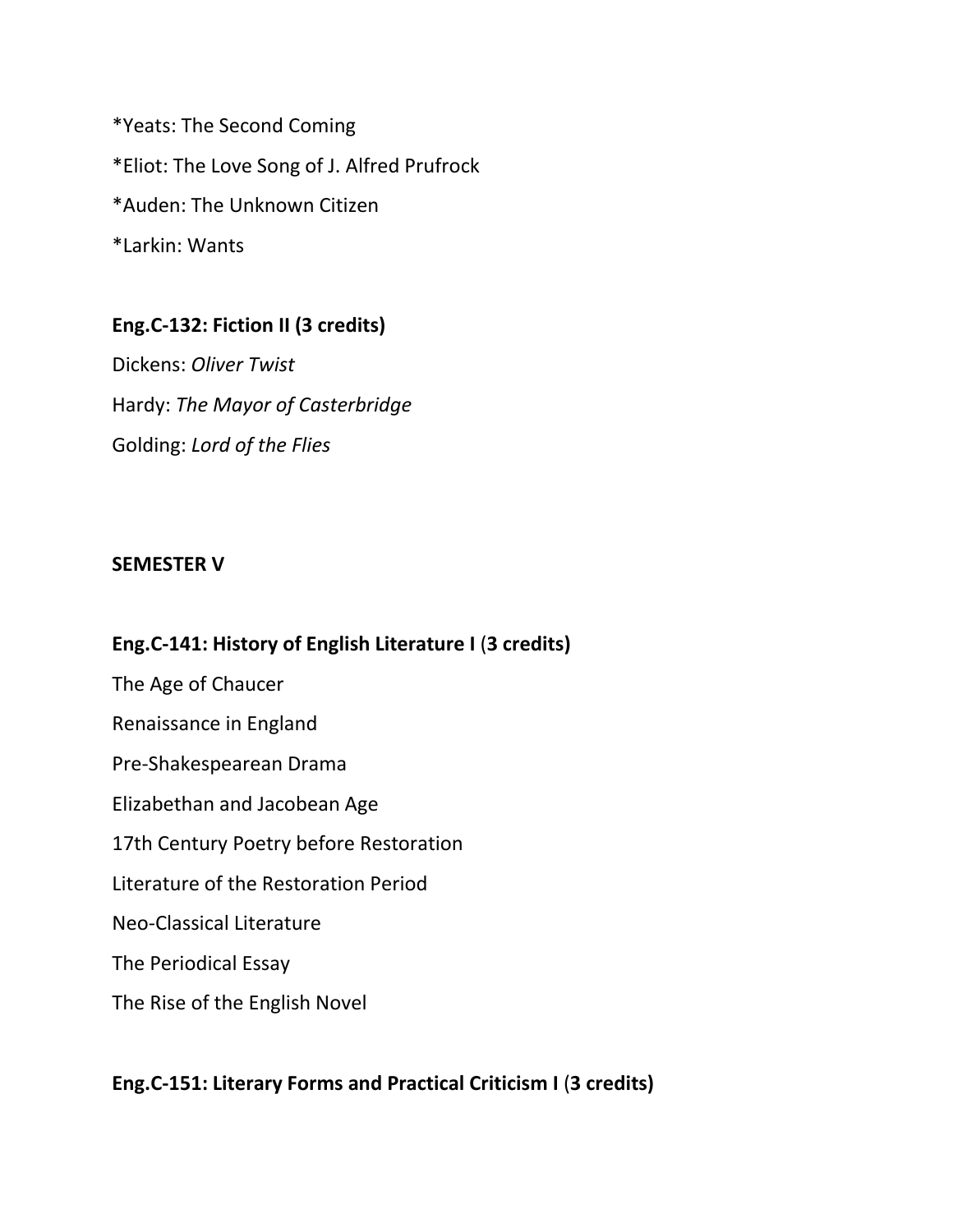# **Literary Devices**:

(a) Simile, Metaphor, Metonymy, Synecdoche, Personification, Alliteration,

Assonance, Imagery, Symbol

- (b) Plot, Character, Structure, Narrator, Point of view, Allegory, Irony, Paradox
- (c) Rhythm and Metre: Iamb, Trochee, Spondee, Pyrrhic, Anapaest, Dactyl, Blank

Verse

(d) Main Stanza Forms: Ballad Metre, Terza rima, Spenserian stanza, Ottava rima,

Heroic Couplet

# **Practical Criticism:**

Critical analysis of a short literary passage in prose or verse

# **Eng.C-161: Literary Criticism I** (**3 credits)**

Aristotle: Mimesis, Plot, Tragic Hero, Catharsis

Longinus: Sublime and its Sources

Dryden: Views on Drama

Wordsworth: Theory of Poetry and Poetic Diction

Coleridge: Fancy and Imagination; Criticism of Wordsworth's Theory of Poetic

Diction

# **Eng.C-171: Linguistics and the Structure of English Language I (3 credits)**

- A. (i) Definition and Scope of Linguistics
- (ii) Branches of Linguistics
- (iii) Defining Properties of Human Language
- (iv) Linguistics versus Traditional Grammar
- B. (i) Symbols for the Sounds of English and Phonemic Transcription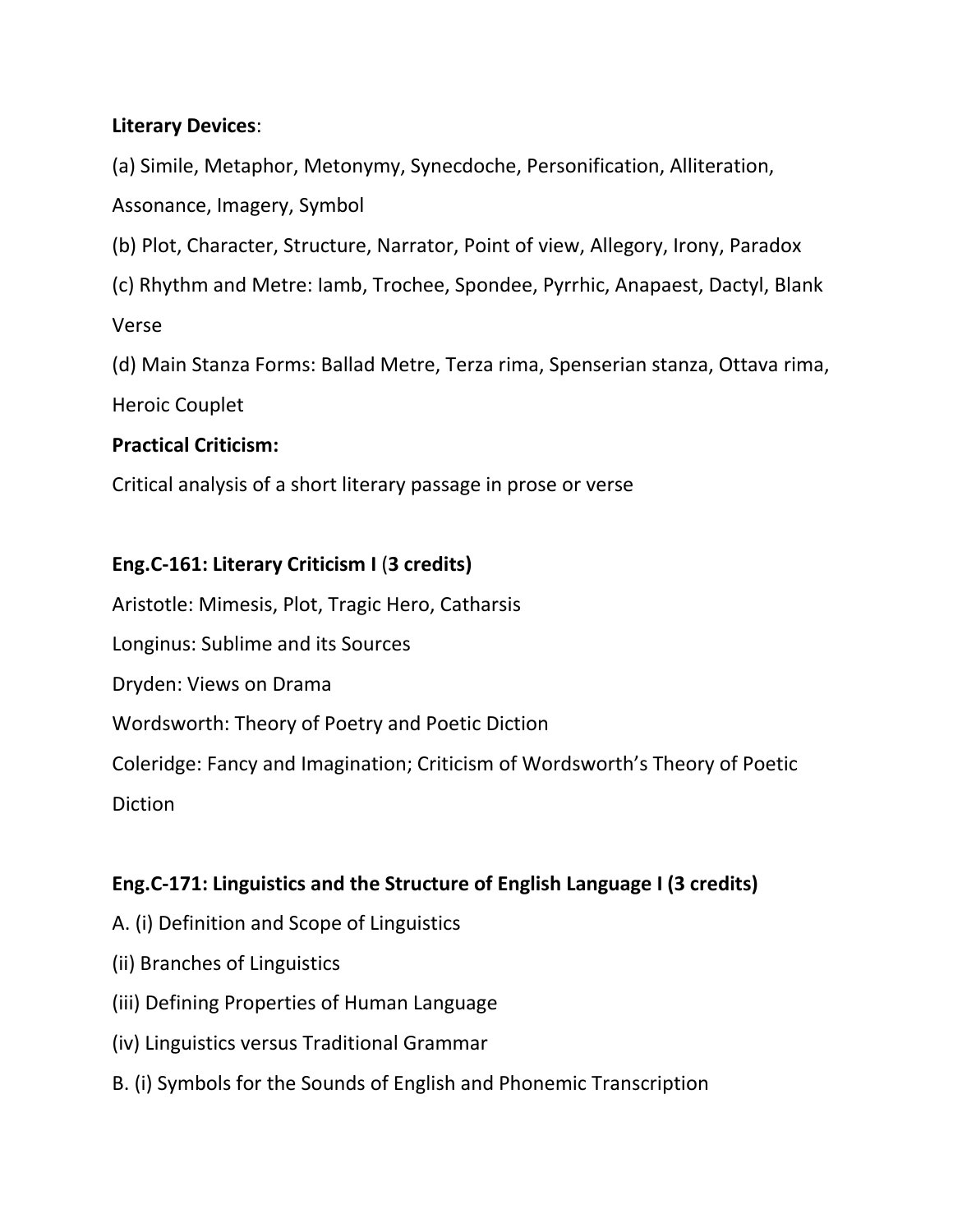- (ii) Description of Vowels and Consonants of English
- (iii) Phoneme and Syllable
- (iv) Stress and Intonation

# **Eng.C-181: Indian English Literature I** (**3 credits)**

# **Poetry**

The following poems are prescribed from Hari Mohan Prasad and Chakradhar

Prasad Singh (eds.) *Indian Poetry in English*, New Delhi: Sterling.

The starred items are meant for detailed study.

\*Toru Dutt: Our Casuarina Tree

\*Tagore: Heaven of Freedom, Separation

\*Aurobindo: Transformation

\*Sarojini Naidu: The Pardah Nashin

\*Nissim Ezekiel: Night of the Scorpion, Philosophy

\*Kamala Das: Introduction, The Old Playhouse

\*A. K. Ramanujan: The Striders, Obituary

### **Drama**

\*Girish Karnad: *Taledanda*

# **Eng.C-191: American Literature I** (**3 credits)**

### **Poetry**

The following poems are prescribed from Egbert S. Oliver (ed.) *American*

*Literature* 1890-1965.New Delhi: Eurasia Publishing House. The starred

texts/items are meant for detailed study.

\*R. W. Emerson: Each and All, Bramha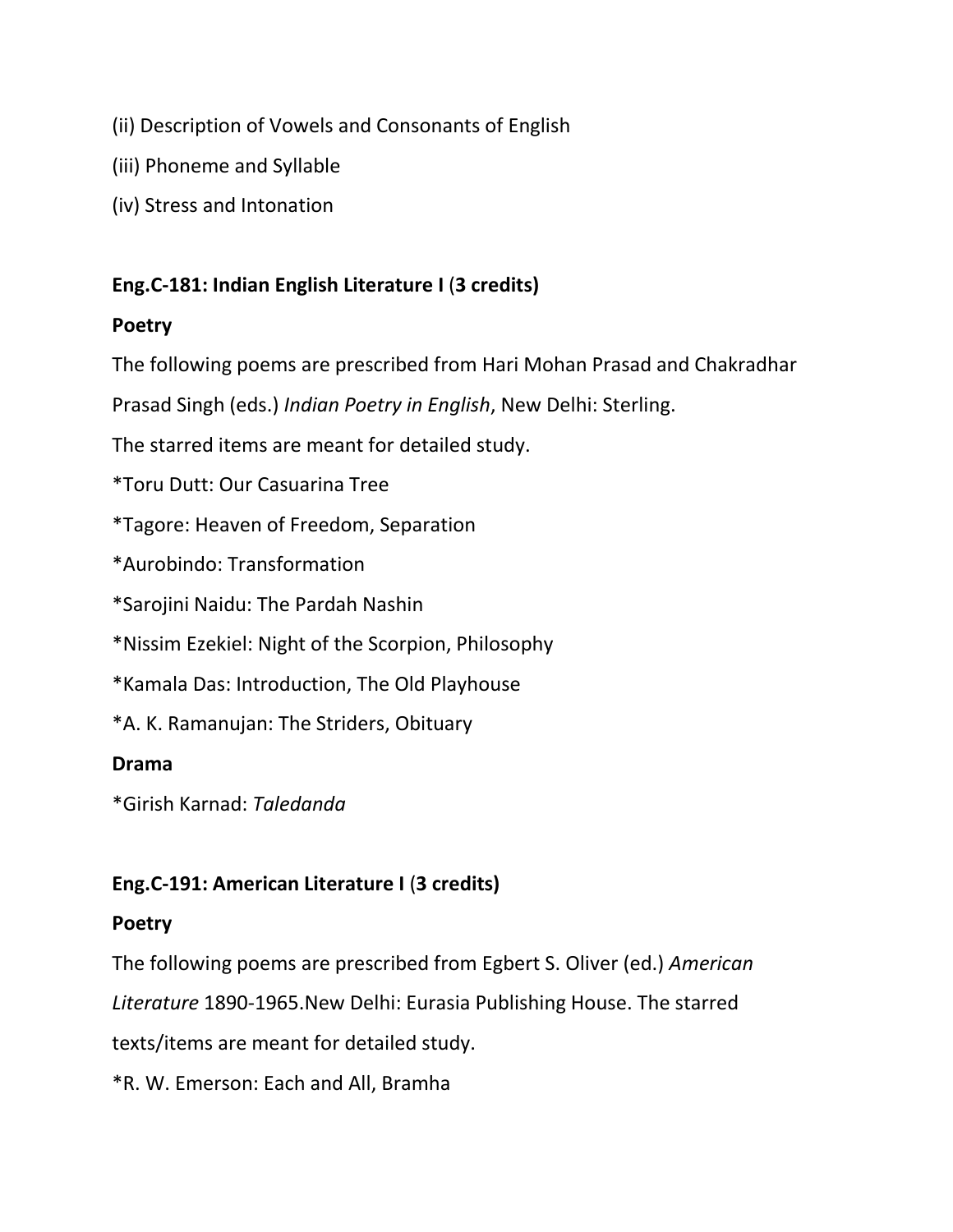\*Walt Whitman: Faces, To a Locomotive in Winter

### **Prose**

\* R.W.Emerson: The Oversoul

### **Fiction**

Mark Twain: *Huckleberry Finn*

### **SEMESTER VI**

### **Eng.C-142: History of English Literature II (3 credits)**

The Romantic Period Victorian Society and Thought Victorian and Pre-Raphaelite Poetry The Victorian Novel Poetry of the First World War Modernist Movement in Poetry Experiments in Modern Novel The Literature of the 1930s Modern Drama: Shaw to Beckett The Movement Poets

### **Eng.C-162: Literary Criticism II** (**3 credits)**

Matthew Arnold: Theory of Poetry; Touchstone Method

- T. S. Eliot: Theory of Impersonality; Concept of Tradition
- F. R. Leavis: Norms of Criticism
- I. A. Richards: Theory of Value; Theory of Communication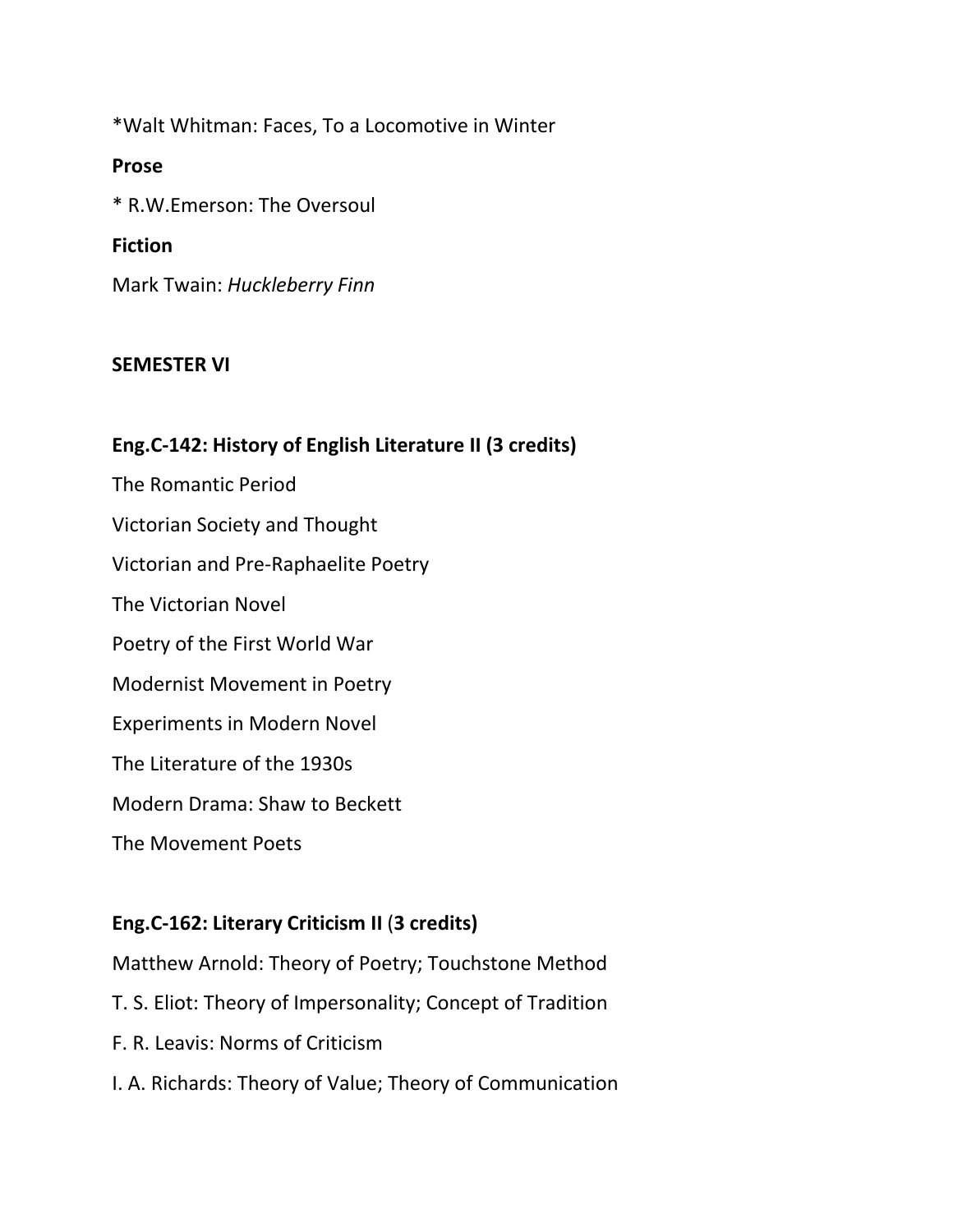# **Eng.C-172: Linguistics and the Structure of English Language II (3 credits)**

A. (i) Morpheme, Allomorph and Word

(ii) Inflection and Derivation

(iii) Compounding, Conversion, Borrowing, Blending.

B. (i) The Structure of Noun Phrase, Verb Phrase, Adjective Phrase and Adverb

Phrase in English

(ii) Basic Sentence Patterns in English

C. Semantics and Pragmatics: Conceptual and Associative Meaning; Lexical

Relations; Deictic Expressions; Speech Acts.

# **Eng.C-182: Indian English Literature II** (**3 credits)**

### **Fiction**

Mulk Raj Anand: *Untouchable*

Raja Rao**:** *Kanthapura*

Shashi Deshpande: *That Long Silence*

# **Short Stories**

R. K. Narayan: Astrologer's Day, A Horse and Two Goats

### **Prose**

Jawaharlal Nehru: *An Autobiography* (Chapter L: 'A Visit to Gandhiji')

# **Eng.C-192: American Literature II** (**3 credits)**

The following poems and plays are prescribed from Egbert S. Oliver (ed.)

*American Literature* 1890-1965.New Delhi: Eurasia Publishing House. The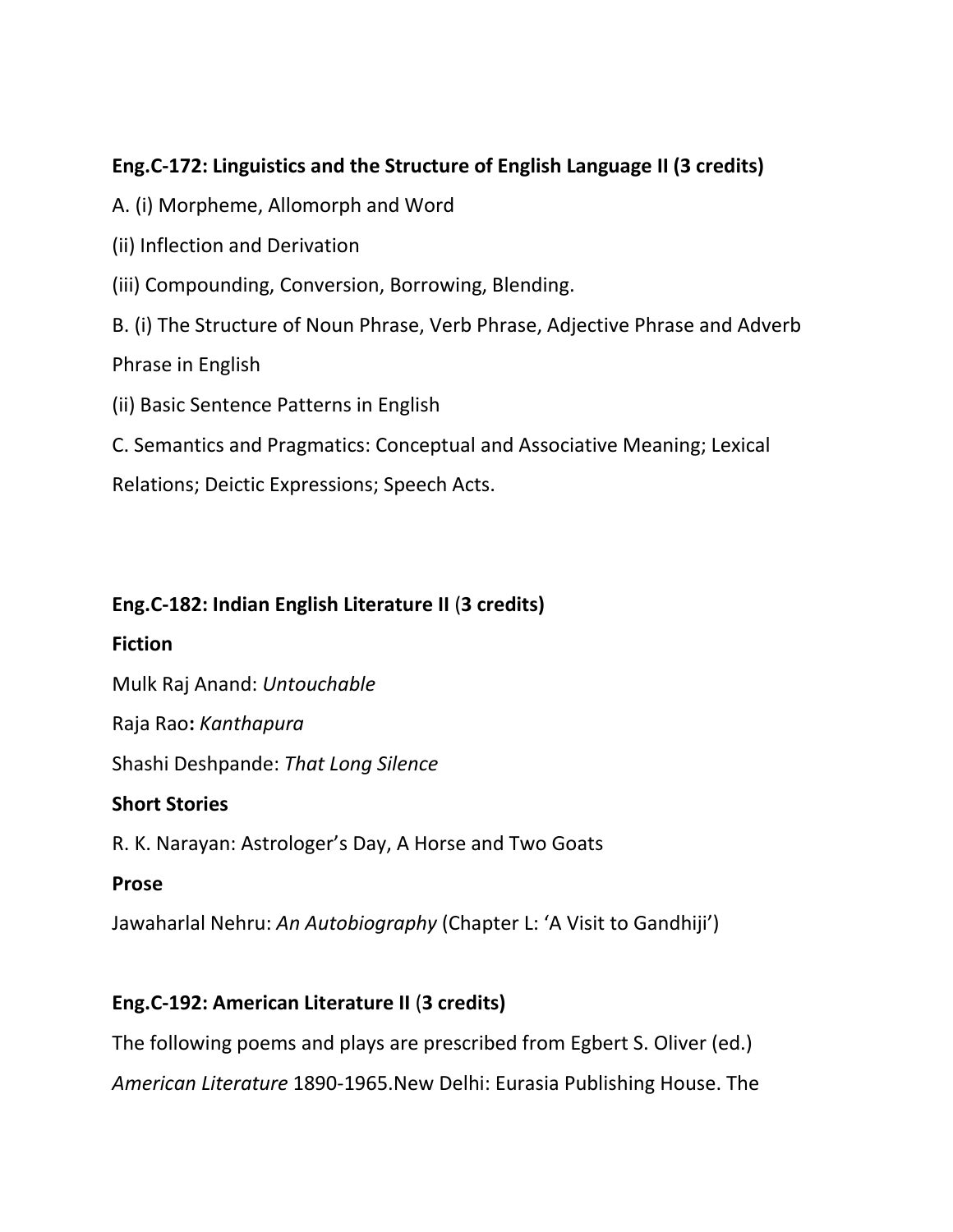starred texts/items are meant for detailed study.

# **Poetry**

\*Emily Dickinson: Success is Counted Sweetest; A Narrow Fellow in the Grass; I

Never Lost as Much but Twice

\*Robert Frost: Birches, Fire and Ice

# **Drama**

\*Eugene O'Neill: *The Hairy Ape*

\*Arthur Miller: *All my Sons*

# **Fiction**

Ernest Hemingway: *The Old Man and the Sea*

# **Eng.C-201: Elective Course (Any one to be chosen out of the following options)**

# **New Literatures in English (3 credits)**

# **Fiction**

V. S. Naipaul: *The Mystic Masseur*

Ngugi wa Thiong'o: *Petals of Blood*

"The Management of Grief" from Bharati Mukherjee, *The Middleman and other* 

*Stories.* New York.

Grove/Atlantic.

"The Treatment of Bibi Haldar" from Lahiri, Jhumpa. *The Interpreter of Maladies*

# **Poetry**

The following poems are prescribed from C. D. Narasimhaiah (ed.). *An*

*Anthology of Commonwealth Poetry*, New Delhi: Macmillan.

A. K. Ramanujan: Small Scale Reflections on a Great House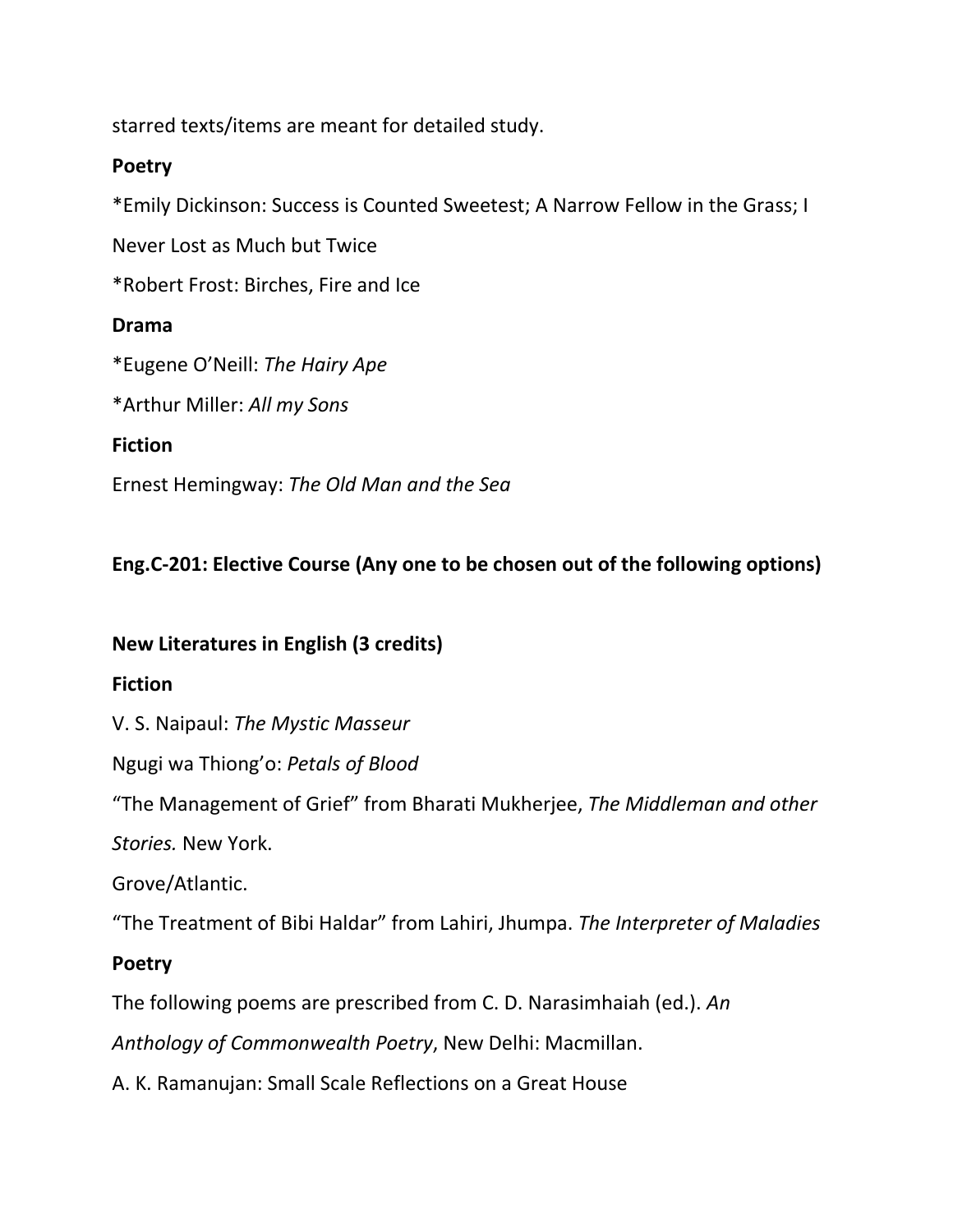Dom Moraes: A Letter

Derek Walcott: A Far Cry from Africa

# **Literature and Environment (3 credits)**

R. K. Narayan: The Axe (Short Story)

Stephen Talbott: Toward an Ecological Conversation (Essay)

Rachel Carson: Silent Spring (Essay)

Jim Corbett: Goongi (Prose)

A. K. Ramanujan: excerpt from "Ecology"

Eco-tour and eco-writing (creative and critical impressions of the students

on/about nature)

# **Sources:**

Lukose, M. M. *Images: Short Stories.* Madras: Macmillan.

Buell, Lawrence. *The American Transcendentalists: Essential Writings.* New York:

Modern Library, 2006.

Palgrave, F. T. *The Golden Treasury*.

Hawkins, R. E. *Jim Corbett: Story*. New Delhi: OUP, 1978 (rpt. 2009).

Reynolds, Martin et all.eds. *The Environmental Responsibility Reader*. London: Zed Books, 2009.

# **Indian Literature in Translation (3 credits)**

Concept of Indian Literature and Translation

# **Drama**

Vijay Tendulkar: *Silence! The Court is in Session*

# **Short story**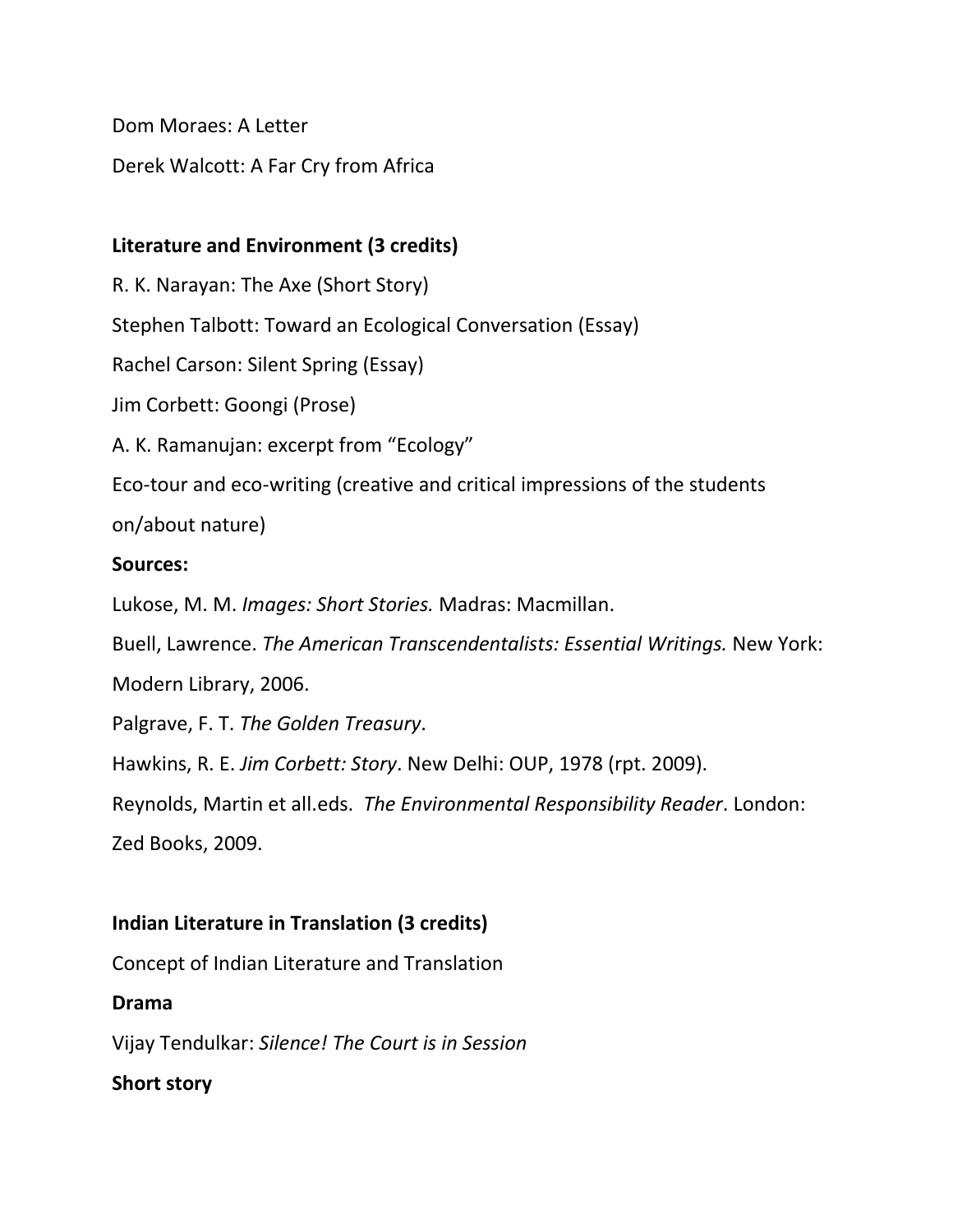### Premchand: The Shroud

### **Novel**

Fakir Mohan Senapati: *Six Acres and a Third*

### **Poetr***y*

The following poems are prescribed from *Signatures: One Hundred Indian*

*Poets*. New Delhi: NBT, 2000.

Kedarnath Singh: Banaras

Navakant Barua: Two Stanzas for a River

K.Satchidanandan: Genesis

# **Women Writing (3 credits)**

The following items are prescribed from Tharu, Susie and K. Lalitha *(*eds.) *Women* 

*Writing in India: 600 BC to the Present,* Delhi: OUP, 1993.

### **Non Fiction**

Tarabai Shinde: A Comparison of Men and Women

Pandita Ramabai Saraswati: The High Caste Hindu Women (Chapter 3)

#### **Short story**

Rokeya Sakhawat Hossain: Sultana's Dream

Ishmat Chugtai: Lihaaf

Ambai: The Squirrel

#### **Poetry**

Akkamahadevi: Would a Circling Surface Vulture

Pratibha Satpathy: Dew Drops

Jameela Nishat: What Fire is this

#### **Drama**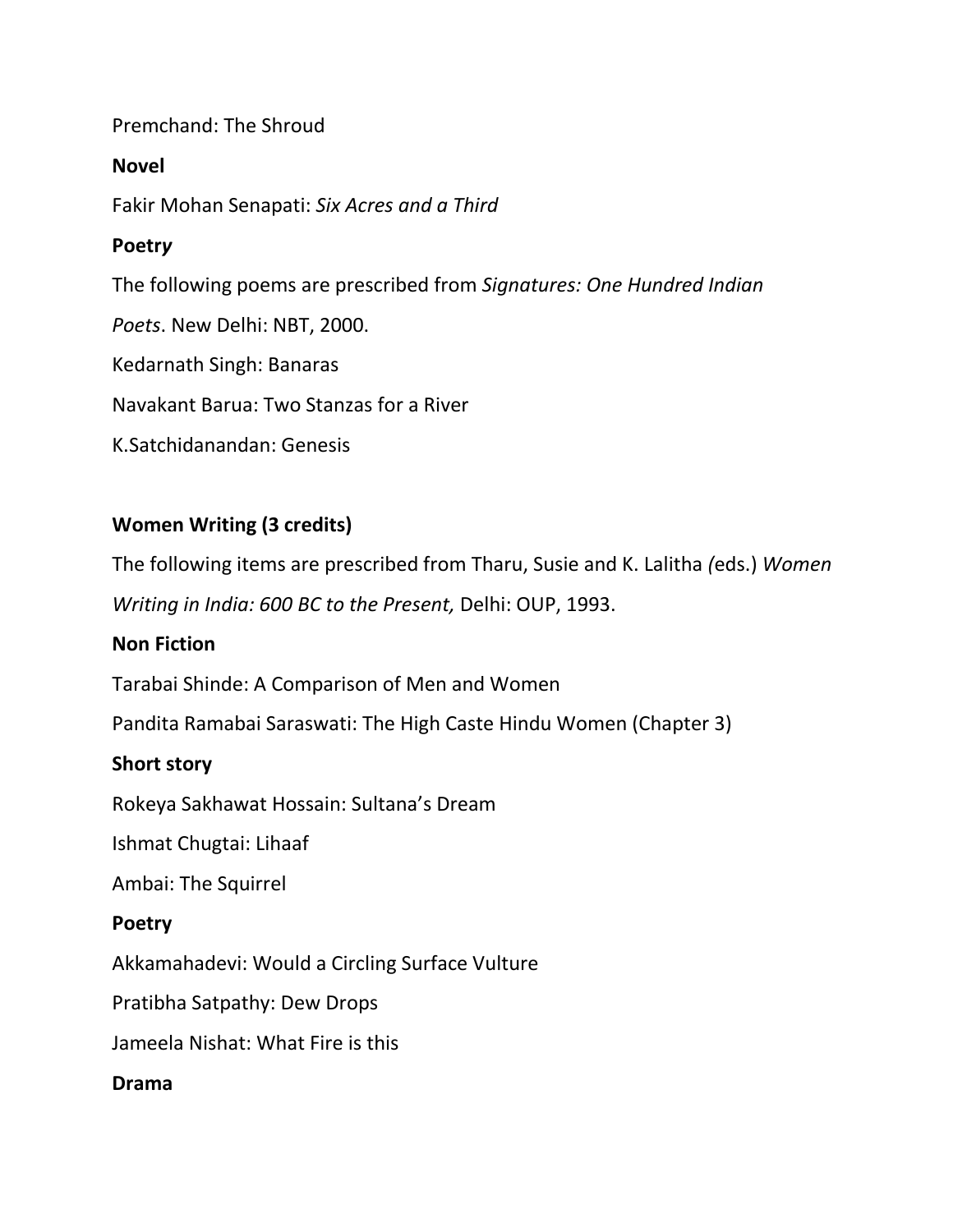Manjula Pdmanabhan: *Lights Out*. Padmanabhan, Sengupta and Mehta (eds.)*. Body Blows: Women, Violence and Survival: Three Plays.* Calcutta: Seagull, 2000.

# **Partition Fiction (3 credits)**

Violence, Dislocation, Trauma, Memory, History, Narrative, Regeneration.

Khushwant Singh: *Train to Pakistan*

**Short story**

**Fiction**

Sadat Hasan Manto: Toba Tek Singh

Ismat Chugtai: Roots.

### **Non Fiction**

Urvashi Butalia: *The Other Side of Silence: Voices from the Partition of India* (Chapter 2: Blood).

# **Disability and Literature (3 credits)**

Chapter 1 "Conceptualizing Disability" in Shakespeare, Tom. *Disability Rights and Wrongs*. London and New York: Routledge, 2006 Chapter 2 "Competing Models and Approaches" in Barnes Colin and Geoff Mercer. *Exploring Disability: A Sociological Introduction.* Cambridge, Polity Press, 2010. Excerpts from *A Christmas Carol* by Charles Dickens; *Moby Dick* by Herman Melville; *Jane Eyre* by Charlotte Bronte Wilfred Owen: "Disabled"

Firdaus Kanga: *Trying to Grow*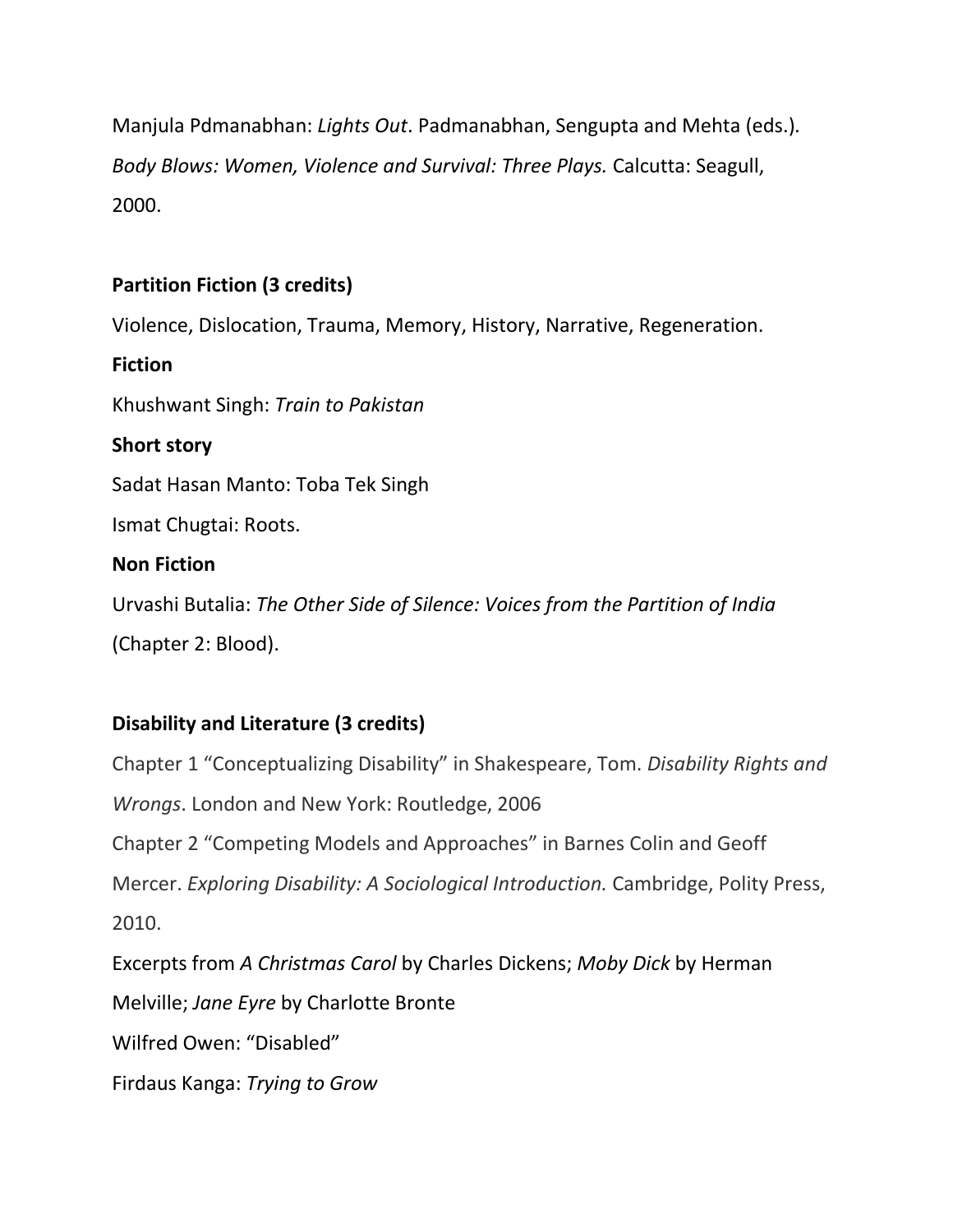# **Gandhian Thought and Indian English Novel (3 credits)**

M. K. Gandhi: *Hind Swaraj* The following writings / speeches of Gandhi are prescribed from S. Radhakrishnan (ed.) *Mahatma Gandhi: Essays and Reflections on his Life and Works*: Ideals for the Ashram of Soul Force, The Doctrine of the Sword, The Trial Speech Raja Rao: *Kanthapura*

R. K. Narayan: *Waiting for the Mahatma*

# **Literature and Film (3 credits)**

Introduction to Basic Concepts in Film-Making: Mise-én-scene, Long Takes, Deep Focus, Types of Shots, Colour and Sound Major Genres of Films Films and literature Any two films to be screened and reviewed from among the following: a. Shakespeare: *Macbeth*; *Hamlet* b. The Novel in English: *Oliver Twist , Pride and Prejudice*, *Gone with the Wind* c. Indian English Fiction: *Guide*; *English*, *August*; *The Namesake* d. Popular Fiction: *Three Idiots*; *Slumdog Millionaire* e. Bhasha Classics: *Pather Panchali*; *Ghare Baire*; *Tamas* f. *Animation: Pocahontas*; *The Jungle Book*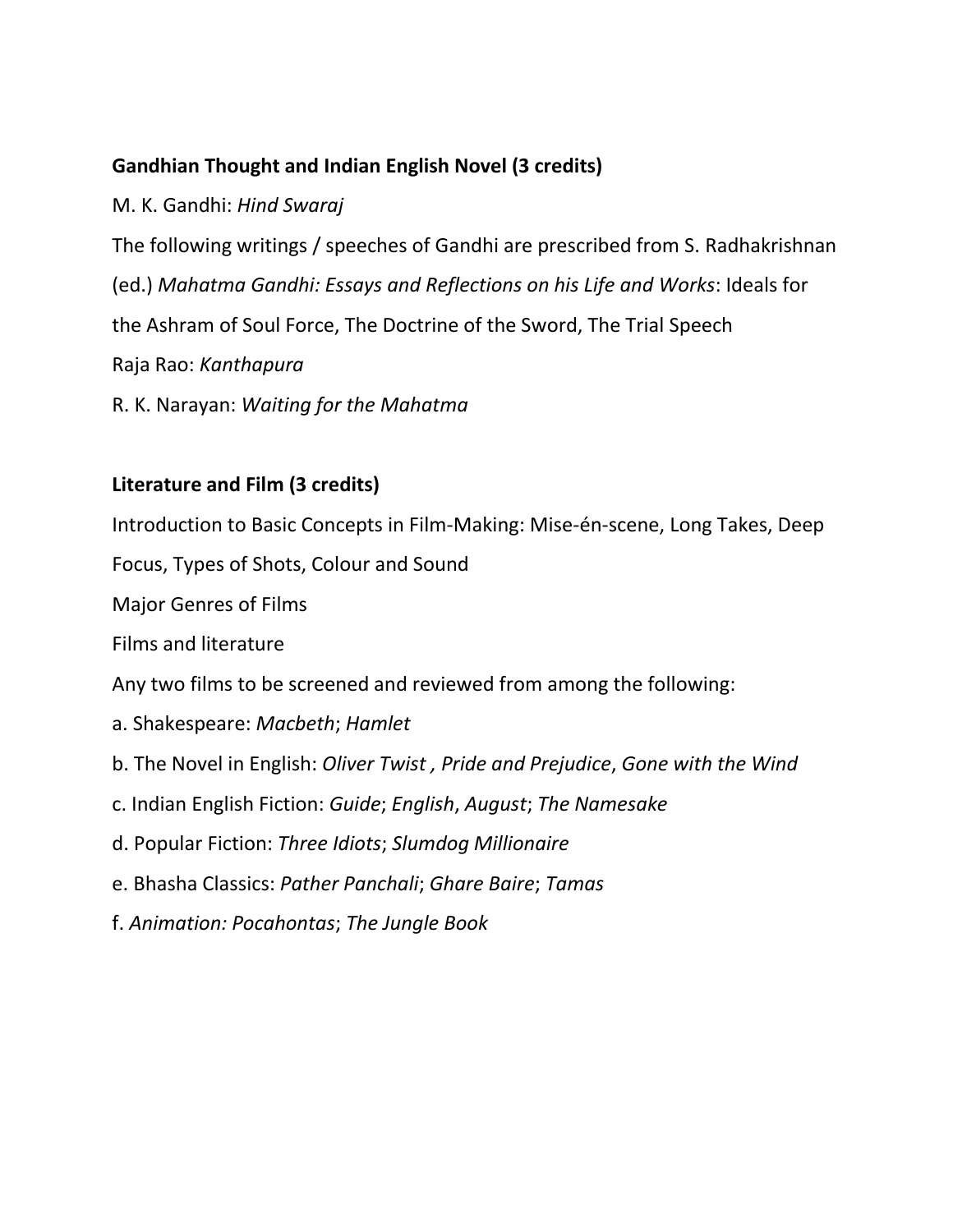# **Dalit Literature (3 credits)**

# **Essays:**

Sharan Kumar Limbale: "Dalit Literature: Form and Purpose" in *Towards an Aesthetics of Dalit Literature*, Orient Longman, 2004.

# **Autobiography:**

*Joothan* by Omprakash Valmiki

# **Short Stories:**

'Harum-Scarum Saar' by Bama in *Journal of Literature and Aesthetics* ed. S. Sreenivasan, Jan-Dec 2009.

### **Poems:**

'Coaching Centre' by Basudev Sunani in Sunani, Basudev. *Cast Out: Poems of Anger and* Angst. Trans. J. P. Das. Bhubaneshwar: Rupantar, 2008.

# **Narrative: Folktale and Short Story (3 credits)**

How do stories evolve? Why do we tell stories? How to read stories? Events, Character, Time, Space, Focalization, Narrator, Speech Representation, Author - Implied Author, Reader- Implied Reader

### **Folktales**

The following folktales are prescribed from *The Collected Essays of A. K.* 

*Ramanujan*. New Delhi: OUP, 2006.

The Clay Mother- in- law, The Adventure of Hanchi, A Flowering Tree

# **Short story**

The following stories are prescribed from Shantinath. K Desai (ed.) *Contemporary Indian Short Stories.* Series 4. New Delhi: Sahitya Akademi, 2007.

M.T.Vasudevan Nair: Little Little Earthquakes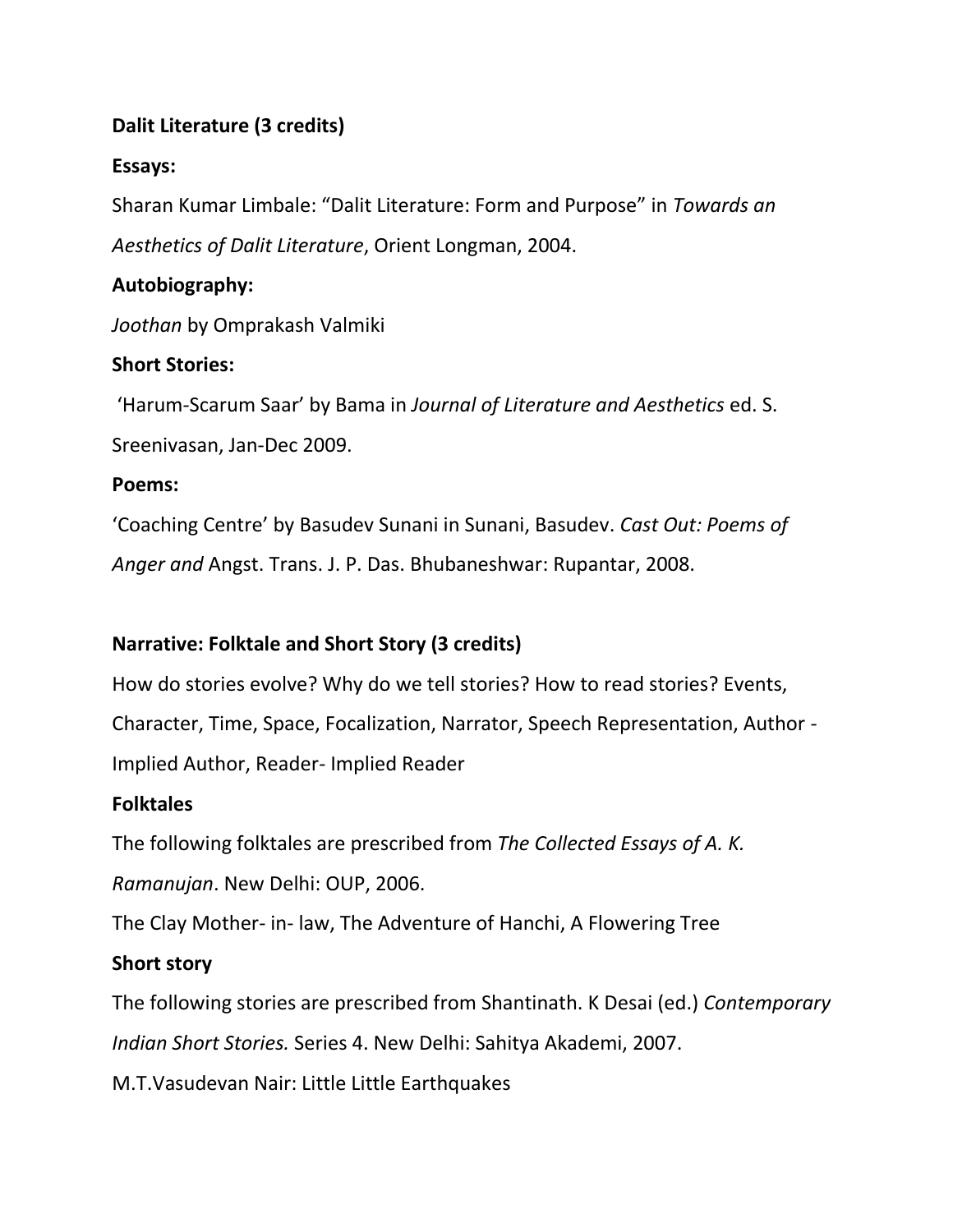Gopinath Mohanty: The Bed of Arrows

Vijai Dan Detha: Cannibal

### **Suggested Reading for Core Course**

### **History of English Literature**

Albert, E: *A History of English Literature* Carter, Ronald and John McRae: *The Routledge History of Literature in English* Compton-Rickett, A.: *A History of English Literature* Daiches, David: *A Critical History of English Literature*. Vols. 1-4. Elton, Oliver: *A Survey of English Literature (1730-1880)* Ford, Boris: *The Pelican Guide to English Literature.* Vols. 1-9. Fraser, G. S.: *The Modern Writer and His World* Long, W. J.: *A History of English Literature* Rai, V.: *Landmarks in the History of English Literature.* Vols*.* 1-3. Sampson, George*: A Concise Cambridge History of English Literature* Sanders, Andrew: *A Short Oxford History of English Literature* Trevelyan, G.M.: *English Social History* Walker, Hugh: *The Literature of the Victorian Era* **Literary Terms** Abrams**,** M.H.: *A Glossary of Literary Terms* Baldick, Chris: *The Concise Oxford Dictionary of Literary Terms* 12 Cuddon, J.A.: *A Dictionary of Literary Terms and Literary Theory* Peck, John, and Martin Coyle: *Literary Terms and Criticism*

Shipley, Joseph T.: *Dictionary of World Literary Terms*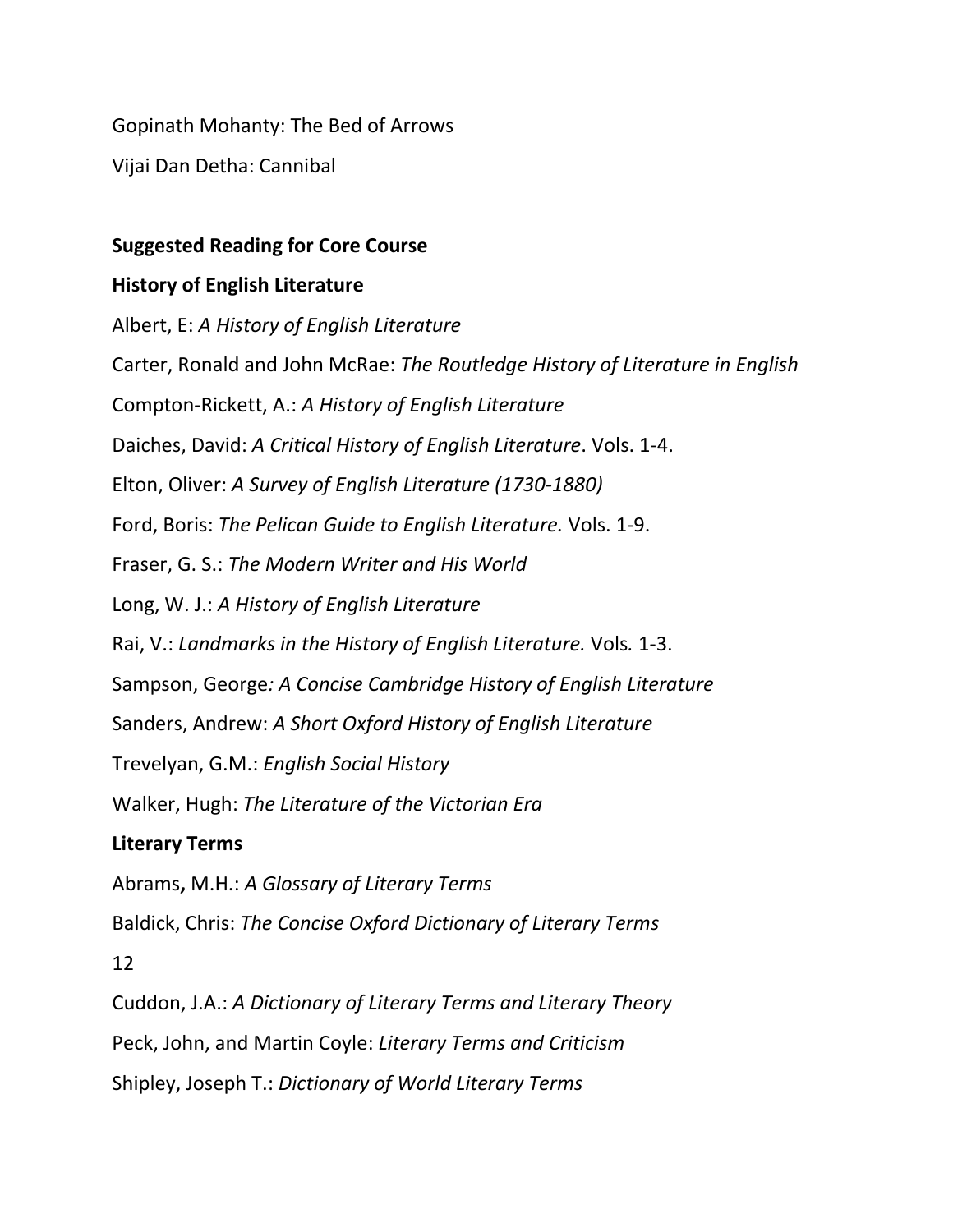#### **Prose**

Boulton, Marjorie: *Anatomy of Prose* Walker, Hugh: *English Essay and Essayists* Read, Herbert: *English Prose Style* **Poetry** Boulton, Marjorie: *Anatomy of Poetry* Bowra, C. M.: *The Romantic Imagination* Butt, John: *The Augustan Age* Courthope, William John*: A History of English Poetry*. Vols. 1-4. Durrell, Lawrence: A *Key to Modern British Poetry* Hough, Graham: *The Last Romantics* Hough, Graham: *Poetry and the Modern World* Hough, Graham: *The Romantic Poets* Jack, Ian: *Augustan Satire* King, P.R.: *Nine Contemporary Poets* Leavis, F. R.: *Revaluation: Tradition and Development in English Poetry* Morrison, Blake: *The Movement* Perkins, David: *A History of Modern Poetry: Modernism and After* Perkins, David: *A History of Modern Poetry: From 1890 to High Modernism* Preminger, Alex, et al.: *Princeton Encyclopedia of Poetry and Poetics* Rosenthal, M. L.: *Sailing into the Unknown: Yeats, Eliot and Pound.* Rosenthal, M. L.: *The New Poets: British and American Poets since World War II* Rosenthal, M. L.: *The Modern Poets: A Critical Introduction* **Drama**

Bogard, Travis and William L. Oliver: *Modern Drama: Essays in Criticism*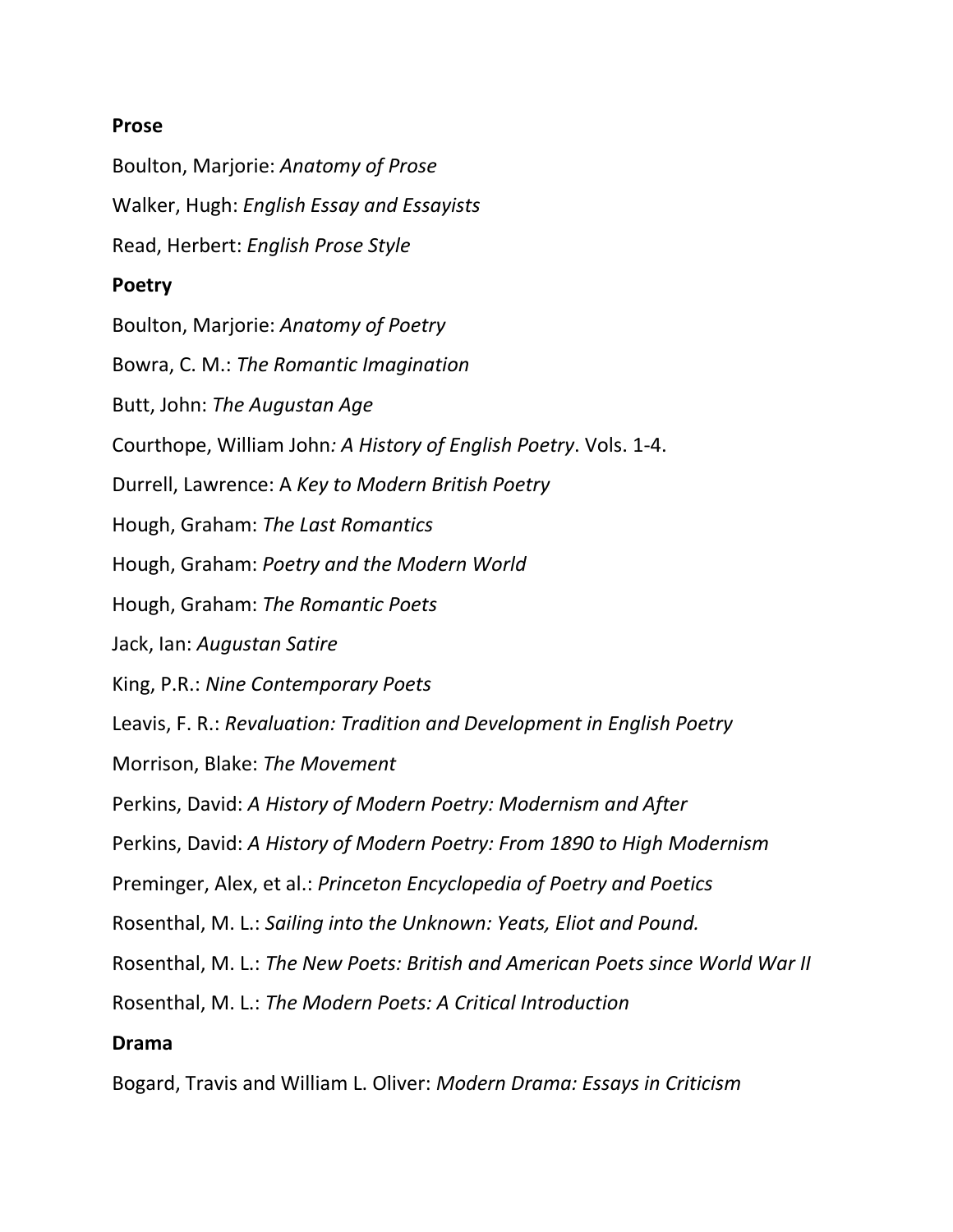Boulton, Marjorie: *Anatomy of Drama*

Bradley, A. C.: *Shakespearean Tragedy*

Brustein, Robert: *The Theatre of Revolt: An Approach to Modern Drama*

Charlton, H. B.: *Shakespearean Comedy*

Easthon, John W.: *Types of English Drama*

Elam, Keir: *The Semiotics of Theatre and Drama*

Esslin, Martin: *An Anatomy of Drama*

Evans, Ifor B.: *A Short History of English Drama*

Gascoine, Bamber: *Twentieth Century Drama*

Nicoll, A.: *British Drama*

Nicoll, A.: *The Theory of British Drama*

Nicoll, A.: *History of English Drama*

Styan, J. L.: *Elements of Drama*

Taylor, J.R.: *Anger and After*

Williams, Raymond: *Drama from Ibsen to Brecht*

Williams, Raymond: *English Drama: Forms and Development*

Wilson Knight, G.: *A Study of British Drama*

Worth, Katharine J.: *Revolutions in Modern Drama*

#### **Fiction**

Allen, Walter: *The English Novel*

Baker, Ernest A*.*: *The History of the English Novel*

Booth, Wayne C.: The *Rhetoric of Fiction*

Boulton, Marjorie: *Anatomy of Novel*

Cecil, David: *Early Victorian Novelists*

Daiches, David: *The Novel and the Modern World*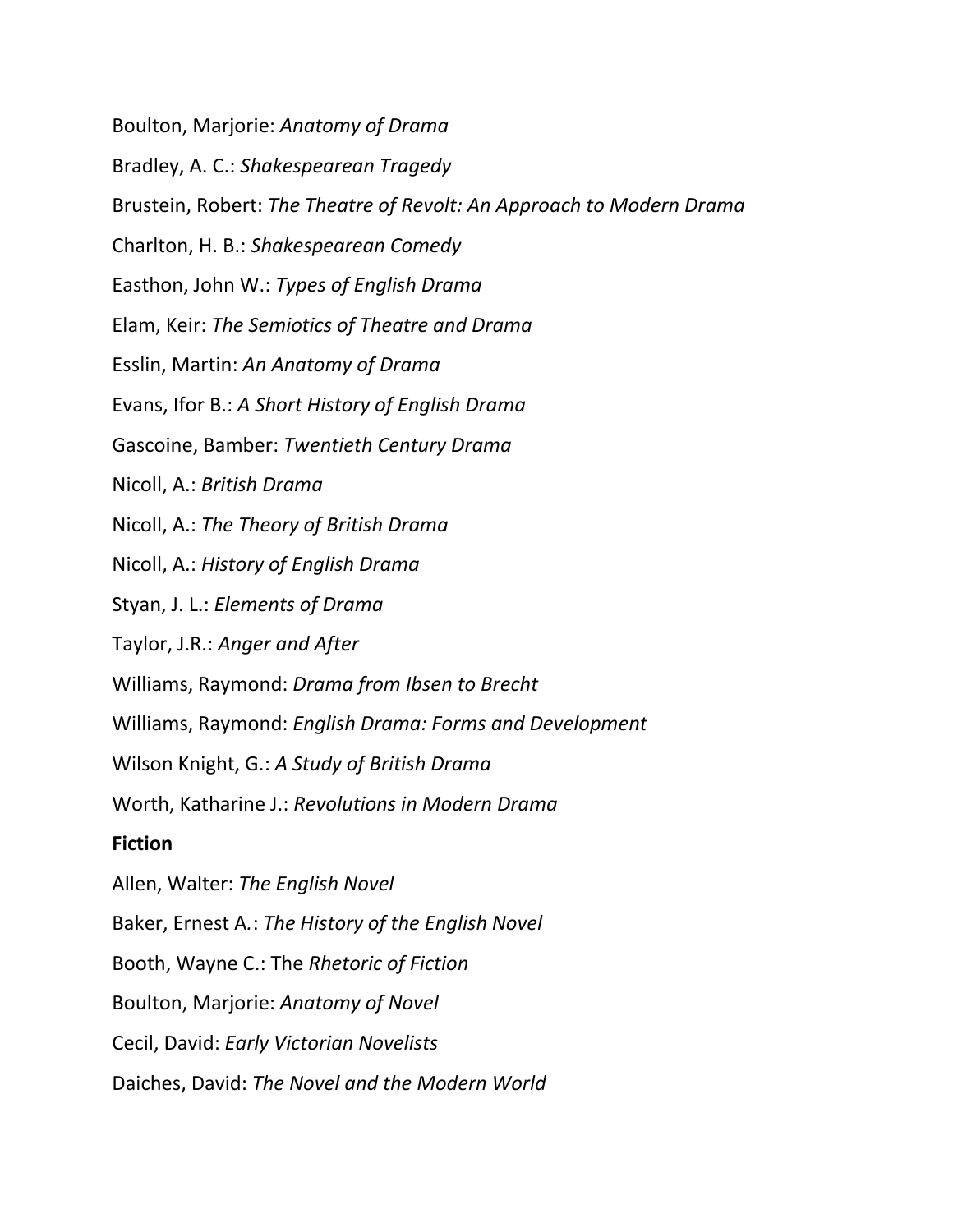Eagleton, Terry: *The English Novel: An Introduction* Edel, Leon: *The Psychological Novel: 1900-1950* Ghent, Dorothy Van: *The English Novel: Form and Function* Karl, F. R. and M. Malaganer: *A Reader's Guide to Great Twentieth Century Novels* Leavis, F. R.: *The Great Tradition* Lubbock, Percy: *The Craft of Fiction* Watt, Ian: *The Rise of the Novel* Williams, Raymond: *The English Novel from Dickens to Lawrence* **Forms of Literature and Practical Criticism** Wellek, Rene and Austin Warren: *Theory of Literature* Coombes, H.: *Literature and Criticism* Cox and Dyson: *Practical Criticism* Iyengar, K. R. Srinivas and Prema Nandkumar*: An Introduction to the Study of English Literature* Vallins, G. H.: *The Best English* Murphy, M. J.: *Understanding Unseen: An Introduction to English Poetry and the English Novel for Overseas Students* Hudson, W. H.: *An Introduction to the Study of Literature* Peck, John and Martin Coyle: *Practical Criticism: How to Write a Critical Appreciation* Sethuraman et al: *Practical Criticism.* Nicholas, Marsh: *How to begin Studying English Literature.* **Literary Criticism**

Bertens, Hans: *Literary Theory: The Basics*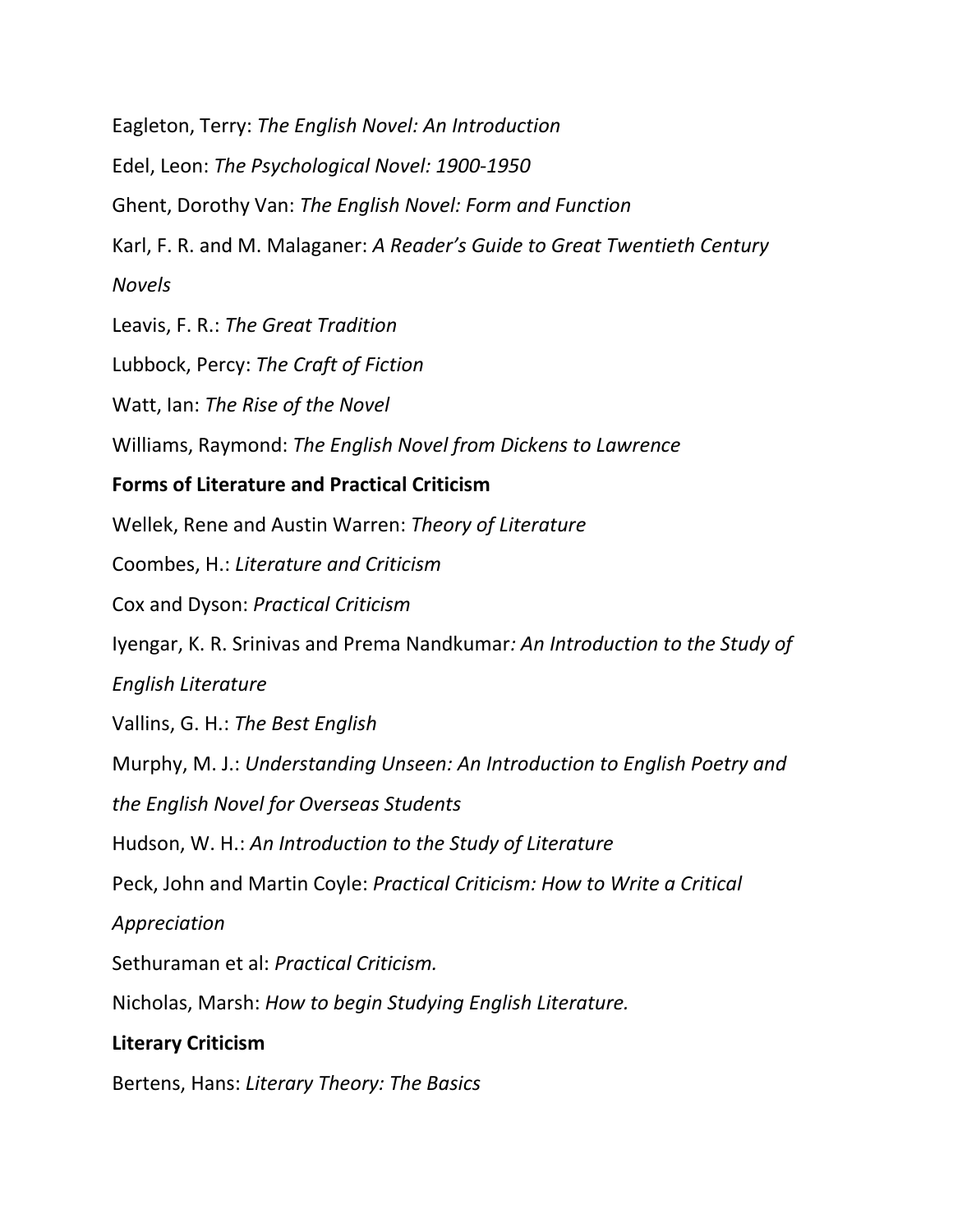Blamires, Harry: *A History of English Criticism* Daiches, David: *Critical Approaches to Literature* Enright, D. J. and E. D. Chickera: *English Critical Texts* Habib, M. A. R.: *A History of Literary Criticism: From Plato to the Present* Prasad, B.: *An Introduction to English Criticism* Rai, V. and R. A. Dwivedi: *Literary Criticism* Scott-James, R. A.: *The Making of Literature* Saintsbury, George: *Loci Critici* Watson, George: *The Literary Critics* Wimsatt, W. and C. Brooks: *Literary Criticism: A Short History* **Linguistics and the Structure of English Language** Trask, R.: *Language: The Basics* Lyons, John: *Language and Linguistics: An Introduction* Balasubramaniam, T.: *A Textbook of English Phonetics for Indian Students* Balasubramaniam, T.: *English Phonetics for Indian Students: A Workbook* Yule, George: *The Study of Language* Aitchison, Jean: *Linguistics* Cruttenden, A.: *Gimson's Pronunciation of English* Roach, P.: *English Phonetics and Phonology: A Practical Course* Mey, J.: *Pragmatics: An Introduction* Quirk, R. et al: *Comprehensive Grammar of the English Language* Thakur, D.: *Syntax* **Indian English Literature** Devy, G.N.: *Of Many Heroes* Iyengar, K. R. S.: *Indian Writing In English*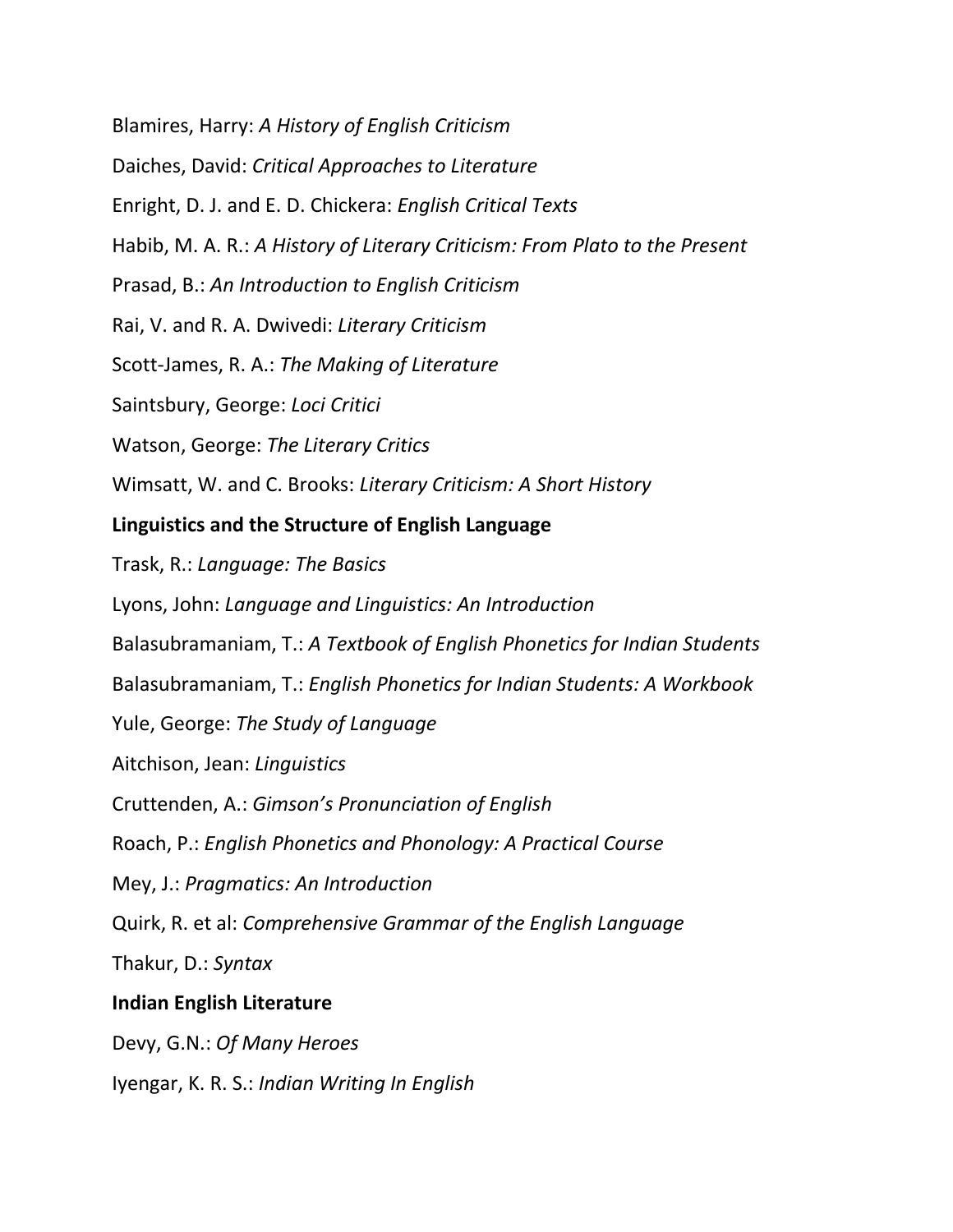King, Bruce: *Modern Indian Poetry in English* Mehrotra, A.K. (ed.): *An Illustrated History of Indian Literature in English* Mukherjee, Meenakshi: *Twice Born Fiction* Mukherjee, Meenakshi: *The Perishable Empire.* Naik, M.K and Shyamala A. Narayan: *Indian English Literature* Naik, M.K.: *A History of Indian English Literature* Naik, M.K. (ed.): *Aspects of Indian Writing* Ranjani, J.: *Metaphor of Postcoloniality.* **American Literature** Bogan, Louise: *Achievements in American Poetry 1900-1959* Bradley, Malcolm and Howard Temperley (eds.): *Introduction to American Studies* Bradley, S (ed.): *The American Tradition in Literature* Bigsby, C. W. E. *A Critical Introduction to Twentieth-Century American Drama*

Christy, Arthur: *The Orient in American Transcendentalism*

Cunliffe, Marcus: *Sphere History of American Literature to 1900*

Cunliffe, Marcus: *The Literature of the United States*

Ford, Boris (ed.): *The New Pelican Guide to English Literature* Vol.9

Hoffman, Daniel: *Harvard Guide to Contemporary American Writing*

Hoffman, F. C.: *The Modern Novel in America 1900-1950*

Oliver, Egbert S.: *Studies in American Literature*

Spiller, Robert (ed.): *Literary History of the United States*

Wagner, Willis: *American Literature: A Worldview*

Krasner, David. *A Companion to Twentieth Century American Drama*.

#### **New Literatures**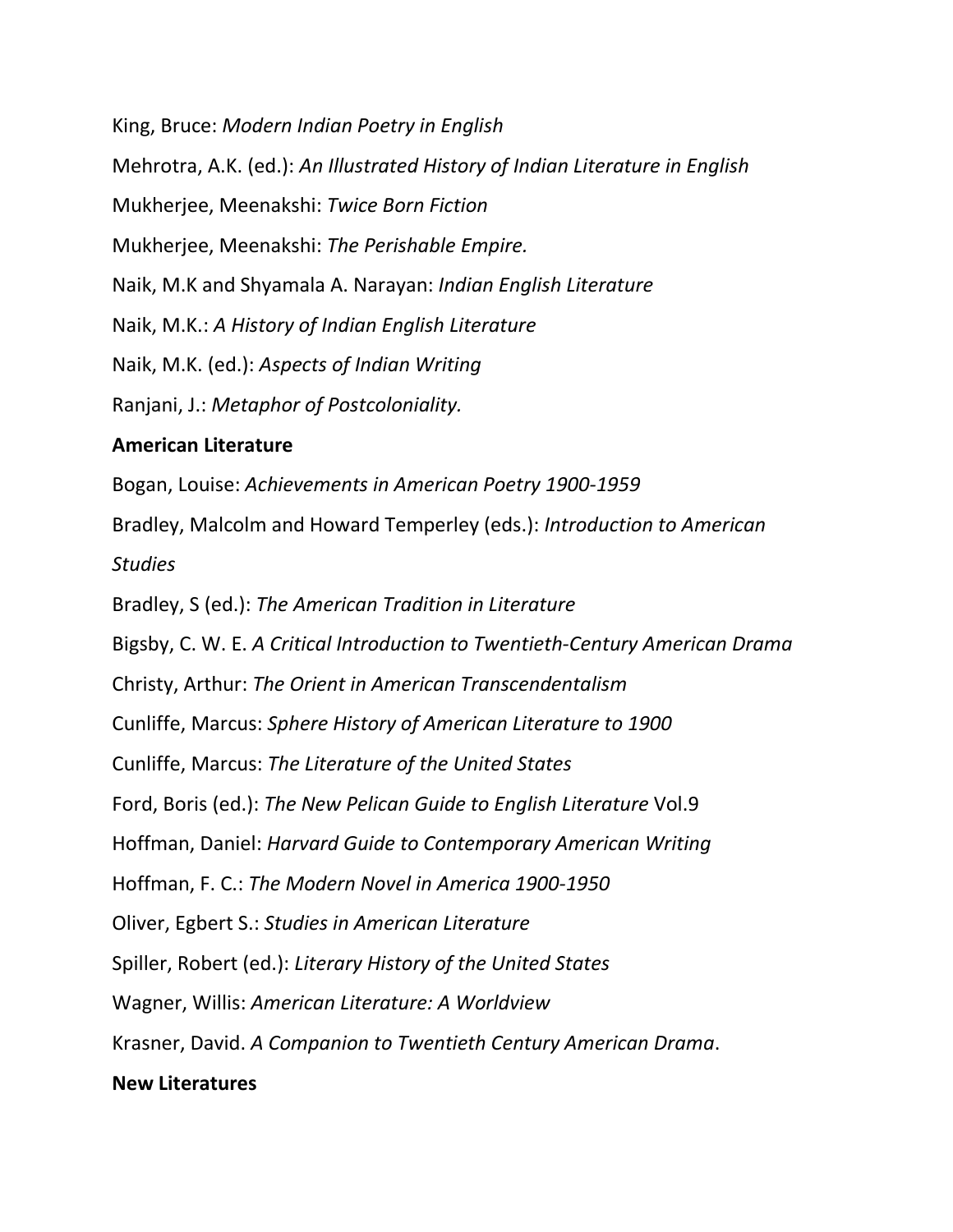Feders, Lillian: *Naipaul's Truth*

Gera, Anjali: *Three Great African Novelists: Chinua Achebe, Wole Soyinka and*

*Amos Tutola*

Jain, Jasbir: *Writers of the Indian Diaspora*

Killam, G.D.: *The Writing of East and Central Africa*

King, Bruce*: V.S.Naipaul.*

Khayyoom, S. A.: *Chinua Achebe: A Study of his Novels*

Mishra,Sudesh: *Preparing Faces*.

Narasimhaiah, C.D.: *The Awakened Consciousness*

Pandurang, Mala (ed.): *Chinua Achebe: An Anthology of Recent Criticism*

Paranjape,Makarand: *In Diaspora: Theories, Histories, Texts*

Patke, Rajiv: *Postcolonial Poetry in English.*

Ranjani, J.: *Metaphor of Postcoloniality.*

Reddy, K. I.: *The Novels of Achebe and Ngugi: A Study in Dialectics of*

*Commitment*

# **Literature and Environment**

Guha, Ramachandra Guha (ed.). *The Illustrated Lives in the Wilderness: Three Classic Indian Autobiographies.* New Delhi: OUP, 2009.

Compton-Rickett, Arthur. 'The Romantic Revival' in *A History of English Literature* 

# **Indian Literature in Translation**

Bassnett ,Susan. *Translation Studies*. London &New York: Routleldge, 2002.

Das, Sisir. *A History of Indian Literature 1810-1910*. New Delhi: Sahitya Akademi,

1991.

Das, Sisir. *A History of Indian Literature 1911-1956*. New Delhi: Sahitya Akademi, 1991.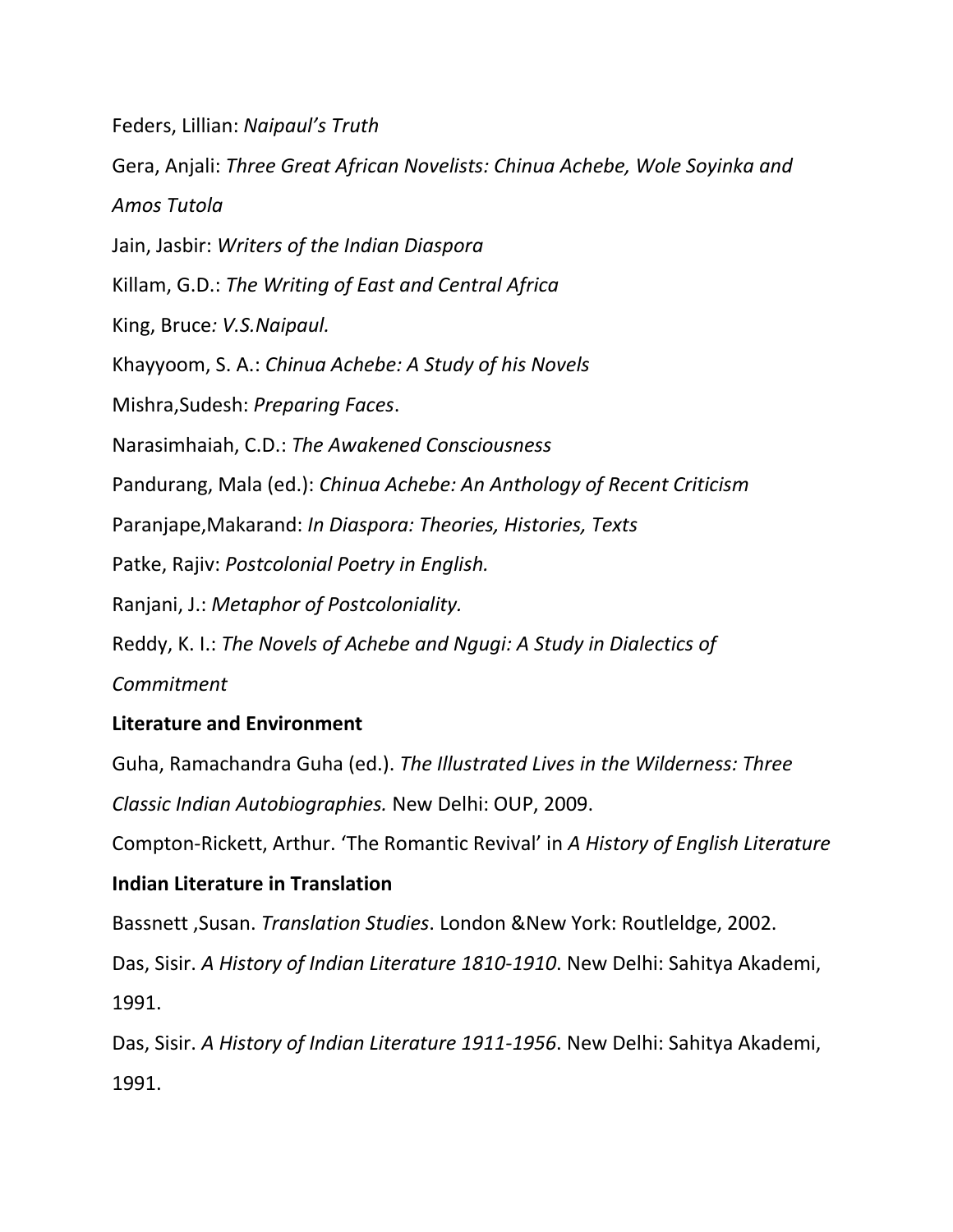Devy, G.N. *After Amnesia*. Bombay: Orient Longman. Mukherjee ,Sujit(ed.). *The Idea of an Indian Literature: A Book of Reading*. Mysore: CIIL, 1981. Mukherjee, Meenakshi: *Realism and Reality.* New Delhi: OUP, 1999.

Satchidanandan, K. *Indian Literature: Positions and Prepositions*. New Delhi: Pencraft, 1991.

#### **Women Writing**

Chaudhuri, Maitrayee. *Feminism in India: Issues in Contemporary Indian Feminism.* New York: Zed, 2005.

Bhasin, Kamla. *What is Patriarchy?* New Delhi: Kali for Women, 1994.

Bhasin, Kamla. *Exploring Masculinity*. New Delhi: Kali for Women, 2000.

Bhasin, Kamla. *Understanding Gender.* New Delhi, Kali for Women .1999.

Kumar, Radha. *The History of Doing: An Illustrated Account of Movements for* 

*Women's Rights and Feminism in India, 1800-1990*. London & New York: Verso,

1993.

Sangari, Kumkum and Sudesh Vaid **(**eds**.).** *Recasting Women: Essays in Indian Colonial History*. New Brunswick, NJ: Rutgers University Press, 1990.

#### **Partition Fiction**

Chatterjee, Partha. The *Nation and its Fragments: Colonial and Postcolonial Histories*. Princeton: Princeton University Press, 1993.

Pandey, Gyanendra. *Routine Violence: Nations, Fragments, Histories*. New Delhi: Permanent Black, 2006.

Pandey, Gyanendra. *Remembering Partition.* New Delhi: Foundation Books, 2003. Bagchi, Jasodhara and Subhoranjan Dasgupta (eds.)*.The Trauma and the Triumph: Gender and Partition in Eastern India.* Kolkata: Stree, 2003.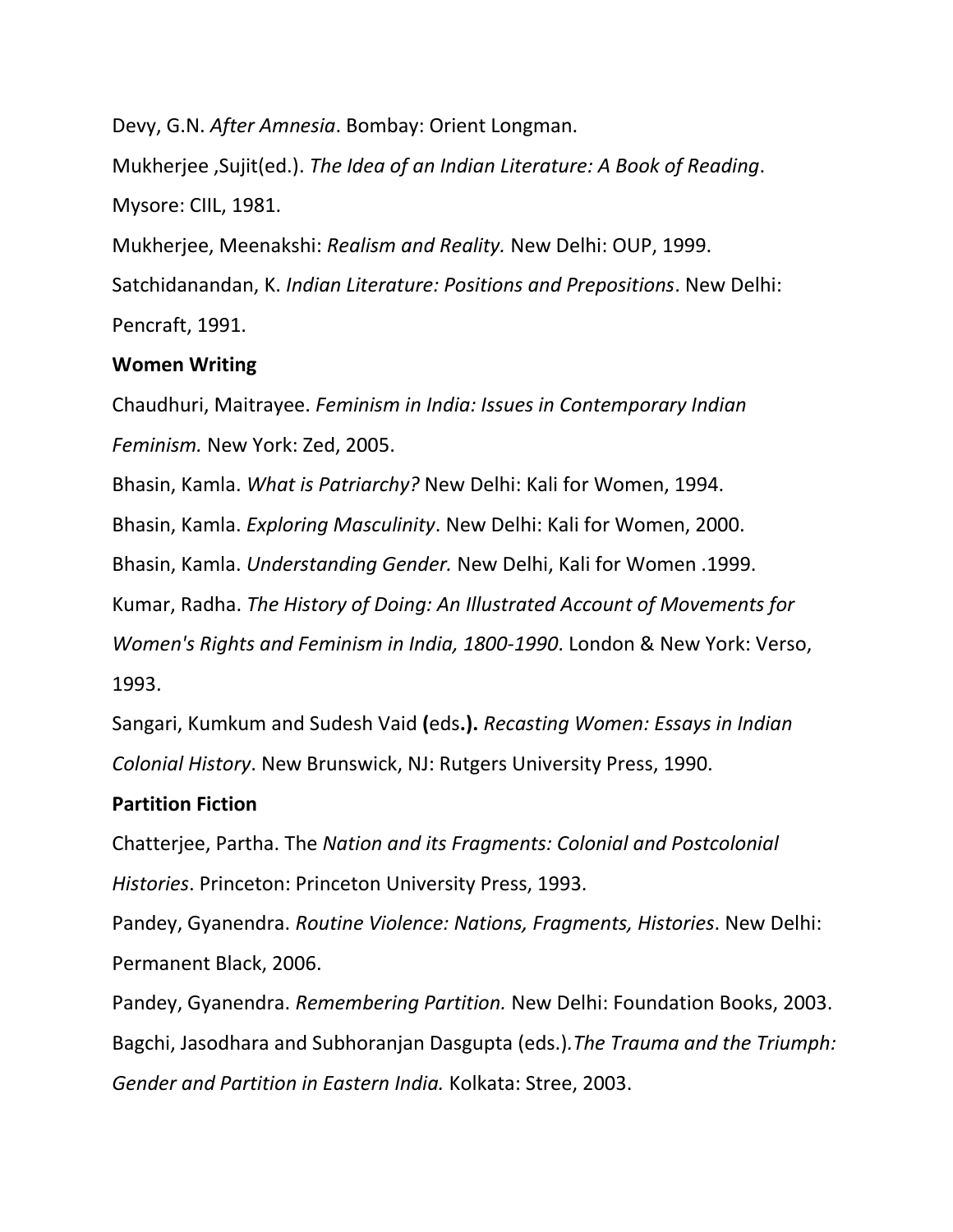Misra, Salil. *A Narrative of Communal Politics: Uttar Pradesh, 1937-39*. New Delhi: Sage 2001.

Menon, Ritu and Kamla Bhasin. *Borders and Boundaries: Women in India's Partition.* New Delhi: Kali for Women,1998.

### **Disability and Literature**

Davis, Lennard J. *Enforcing Normalcy: Disability, Deafness, and the Body*. London: Verso, 1995. Print.

Davis, Lennard J. Ed. *The Disability Studies Reader*. London and New York: Routledge, 1997.

Miller, Nancy B. and Catherine C. Sammons. *Everybody's Different: Understanding and Changing our Reactions to Disabilities*. Baltimore: Paul H. Brooks Pub. Co., 1999. Print.

Nussbaum, Martha C. *Frontiers of Justice: Disability, Nationality, Species* 

*Membership*. New Delhi: OUP, 2006

Stiker, Henri-Jacques. *A History of Disability*. Trans. William Sayers. Michigan:

University of Michigan Press, 2002. Print.

### **Gandhian Thought and Indian English Novel**

Brown, Judith M. (ed.). *Mahatma Gandhi: The Essential Writings*. New Delhi: OUP, 2008.

Gandhi, M. K. *My Experiments with Truth*. Ahmedabad: Navjivan Publishing House, 1947(rpt.1995).

Gandhi, M. K. *India of My Dreams*. Ahmedabad: Navjivan Publishing House, 1947(rpt.1995).

Iyengar, K. R. S: *Indian Writing in English*, New Delhi: Sterling, 1984.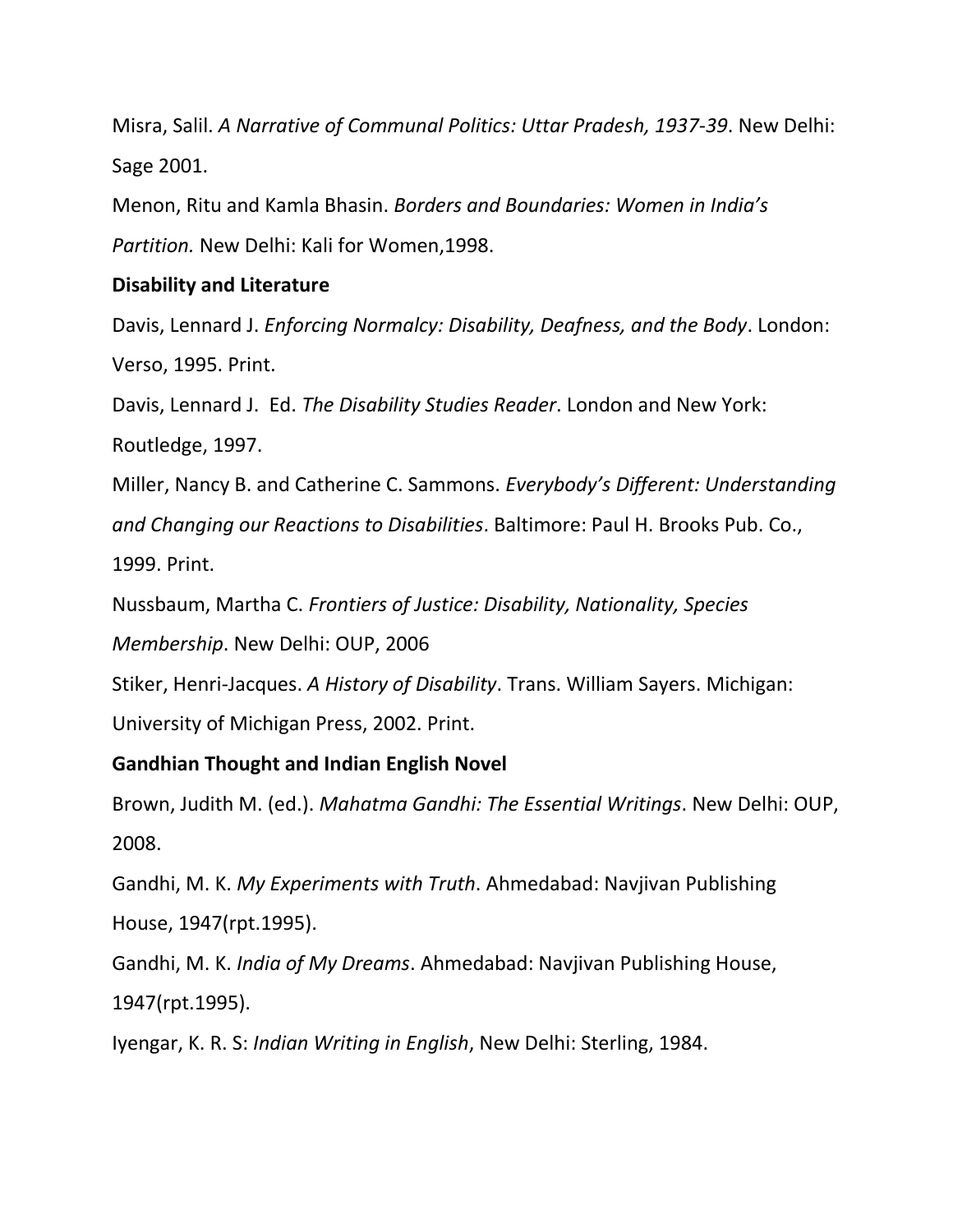Naik, M. K.: *A History of Indian English* Literature, New Delhi: Sahitya Akademi, 1982.

Parel, A. J.(ed). *Hind Swaraj*. New Delhi: Vistaar Publishing House, 1947.

Pathan, B. A. *Gandhian Myth in Indo-Anglian Literature.*New Delhi: Deepak Publications, 1987.

Rolland, Romain*. Mahatma Gandhi*. New Delhi, Publication Division, Govt. of India, 1924 (rpt 2004).

Rai, Ramashrya. *Contemporary Crisis and Gandhi.* New Delhi: Discovery Publishing House, 1986.

Raju, Raghuram A. *Debating Gandhi.* New Delhi: Oxford, 2006.

Sharma, Suresh and Tridib Suhrid. *Hind Swaraj*. Hyderabad: Orient Blackswan, 2010.

#### **Literature and Film**

Dix, Andrew. *Beginning Film Studies.* New Delhi: Viva, 2010.

Villarejo, Amy. *Film Studies: The Basics.* London and New York: Routledge, 2009.

Prasad, M. Madhava. *Ideology of the Hindi Film: A Historical Construction*. New

Delhi: OUP, 1998.

Stam, Robert. *Film Theory: An Introduction*. Malden, MA: Blackwell, 2000.

#### **Dalit Literature**

Mukherjee, Prabhati. *Beyond The Four Varnas: The Untouchbles in India.*Shimla: IIAS, rpt. 2002.

Limbale, Sharan Kumar. *Towards an Aesthetics of Dalit Literature:* 

*History,Controversies and Considerations.* (Trans. Alok Mukherjee). Hyderabad: Orient Longman, 2004.

Dangle, Arjun Dangle (ed.). *Poisoned Bread*, New Delhi: Orient BlackSwan, 2009.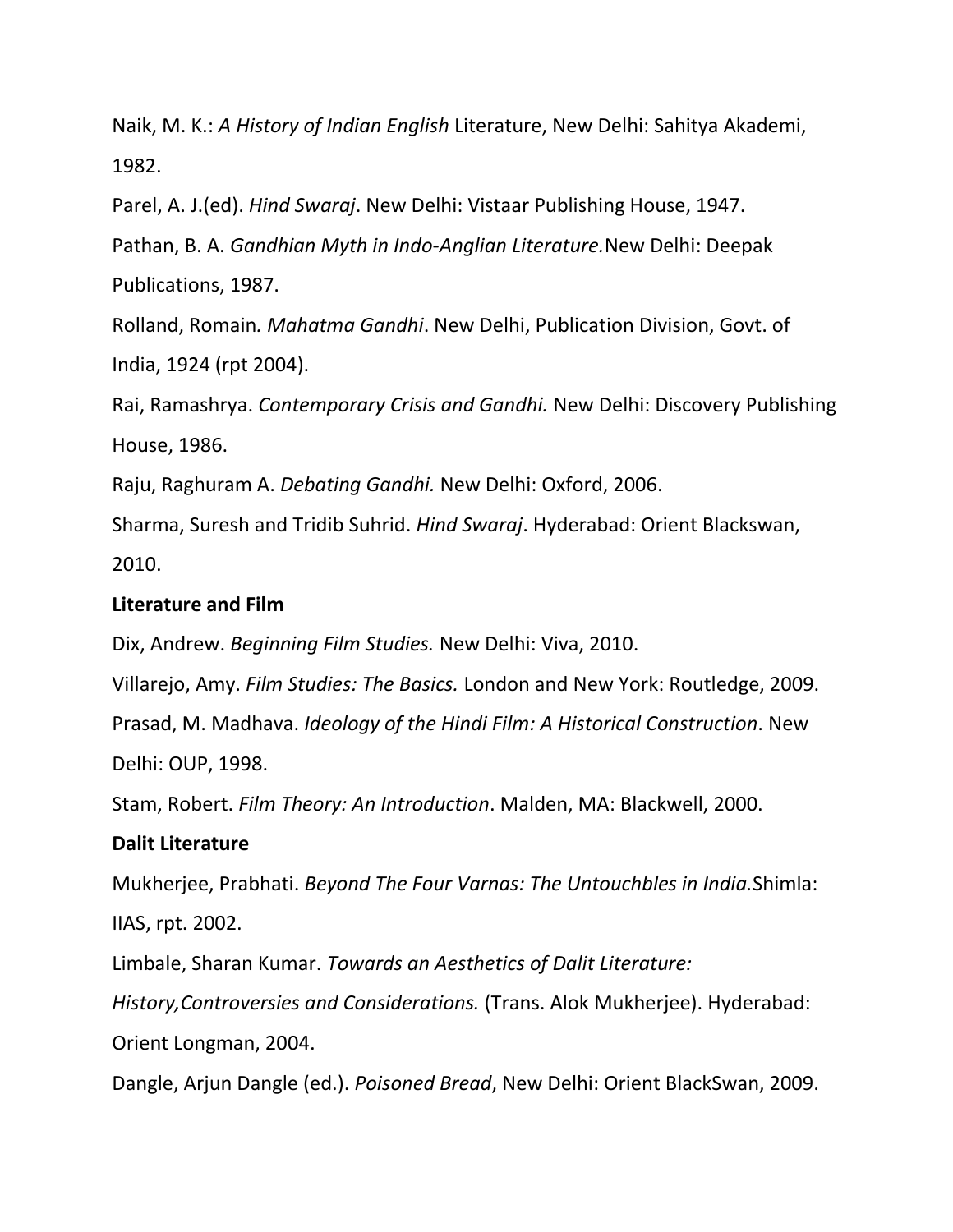### **Narrative: Folktale and Short Story**

Reid, Ian. *The Short Story.* New York: Methuen, 1977. Scholes, Robert and Robert Kellog. *The Nature of Narrative.* London: OUP, 1966. Bates, H. E. *The Modern Short Story.* London: Nelson, 1987. Friedman, Norman. "What Makes a Short Story Short?" *Modern Fiction Studies.*  4(1958): 103-17. Rimmon-Kenan, Sholmith. *Narrative Fiction: Contemporary Poetics.* London: Routledge, 2002. Cobley, Paul. *Narrative.* London: Routledge, 2001. Thompson, Stith and Warren E. Roberts. *Types of Indic Oral Tales.* Helsinki: FF Communications,1960. Propp, Vladimir J. *Morphology of Folktale.* Austin: Texas Univ. Press, 1958. Geetha, V. *Patriarchy.* Calcutta: Stree, 2007.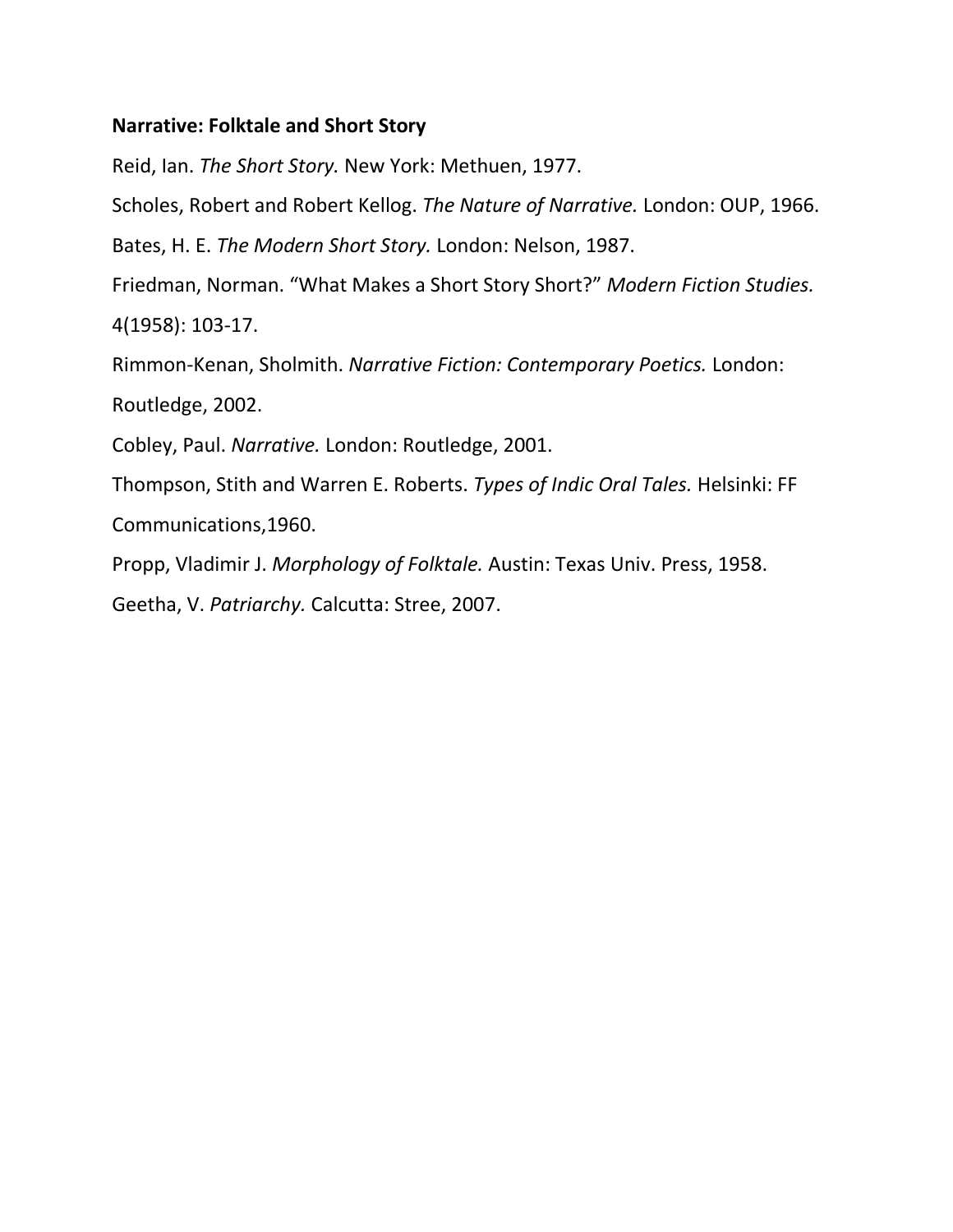# **ENGLISH LANGUAGE (12 credits)**

### **SEMESTER I: Reading Skills (3 credits)**

• The following items are prescribed for enhancing reading skill and the level of comprehension from M. L. Tickoo and A. E. Subramanian (ed.) *Current English for Language Skills.* New Delhi: Macmillan The Book of Nature, A Day's Wait, I was Gandhi's Jailer, Too Dear, My Greatest Olympic Prize, My Struggle for an Education, My Lost Dollar • Exercises appended at the end of each prose piece.

# **SEMESTER II: Reading Skills (3 credits)**

### **Poetry**

The following items are prescribed for enhancing reading skill and the level of comprehension from M. L. Tickoo and A. E. Subramanian (ed.) *Current English for Language Skills.* New Delhi: Macmillan

The Perfect Life, Coromandel Fishers, Ozymandias, Upagupta, Night of the Scorpion, If

### **Short Stories (**non- detailed)

The following items are prescribed from M. M. Lukose (ed.) *Images. Madras:*

#### *Macmillan*

Two Gentlemen of Verona, The Refugees, The Axe, Luck

### **SEMESTER III: Grammar and Comprehension (3 credits)**

• The following items are from W. S .Allen. *Living English Structure*. New

Delhi: Orient Longman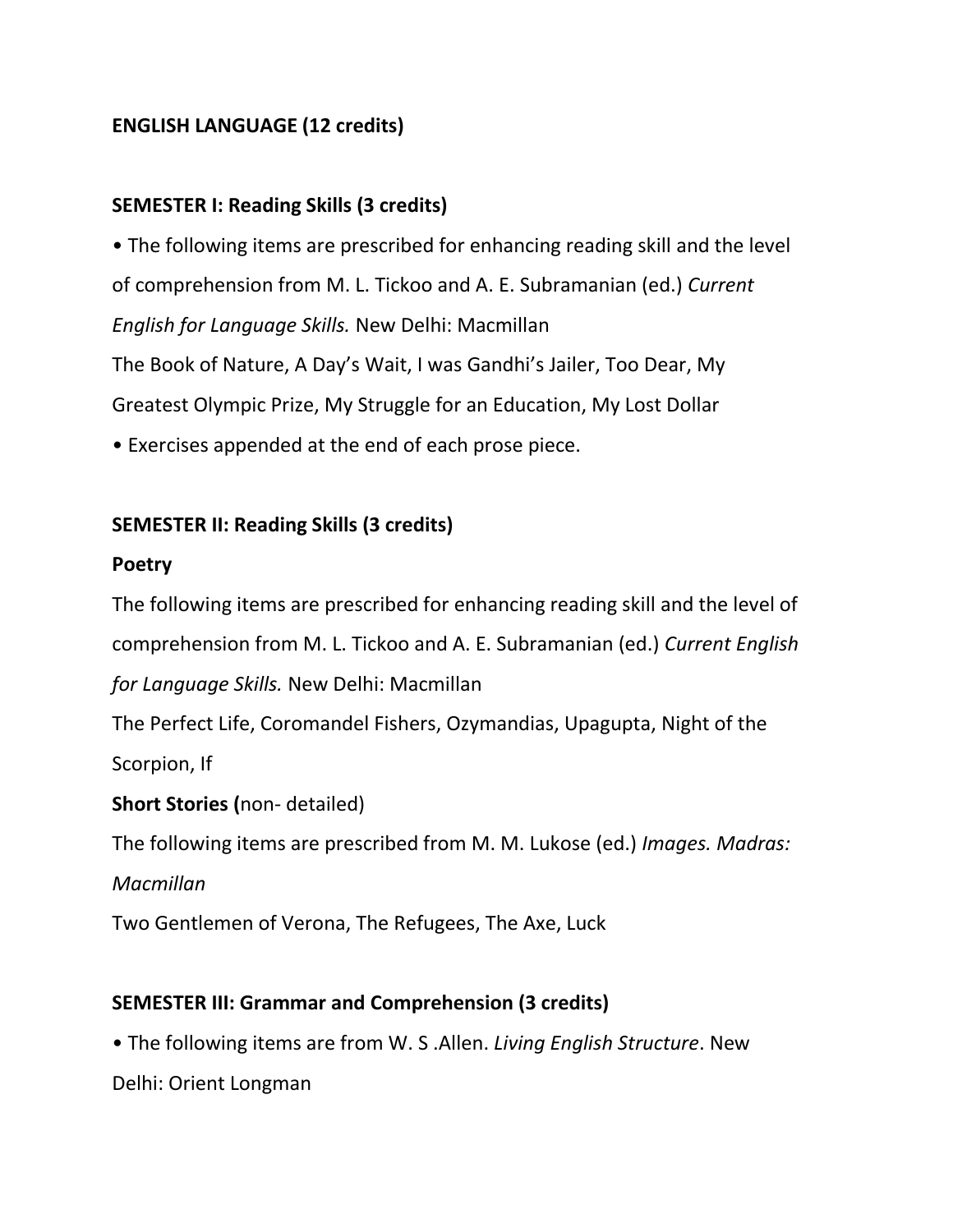Too and Enough, Some and Any, Tenses, Conditions and Unreal Past, Adverb Order, Prepositions, Reported Speech

• The following items are from F. T. Wood. *Remedial English Grammar*. New Delhi: Macmillan

Articles, Agreement of Verb and Subject, Adjectives, Active and Passive voice, Use of Fairly and Rather, Tag Questions.

• Comprehension of unseen prose passage

# **SEMESTER IV: Writing Skills (3 credits)**

• Aid to Writing: Clauses , Sentence Connectors, Cohesion, Rewriting of Sentences

- Letter Writing: Official and Personal
- Précis
- Paragraph Writing
- Essay
- Expansion, Paraphrasing
- Punctuation
- Report Writing
- Writing Résumé
- e-writing

### **SEMESTER V: Advanced Communication Skills (3 credits)**

**Unit I**

Organs of Speech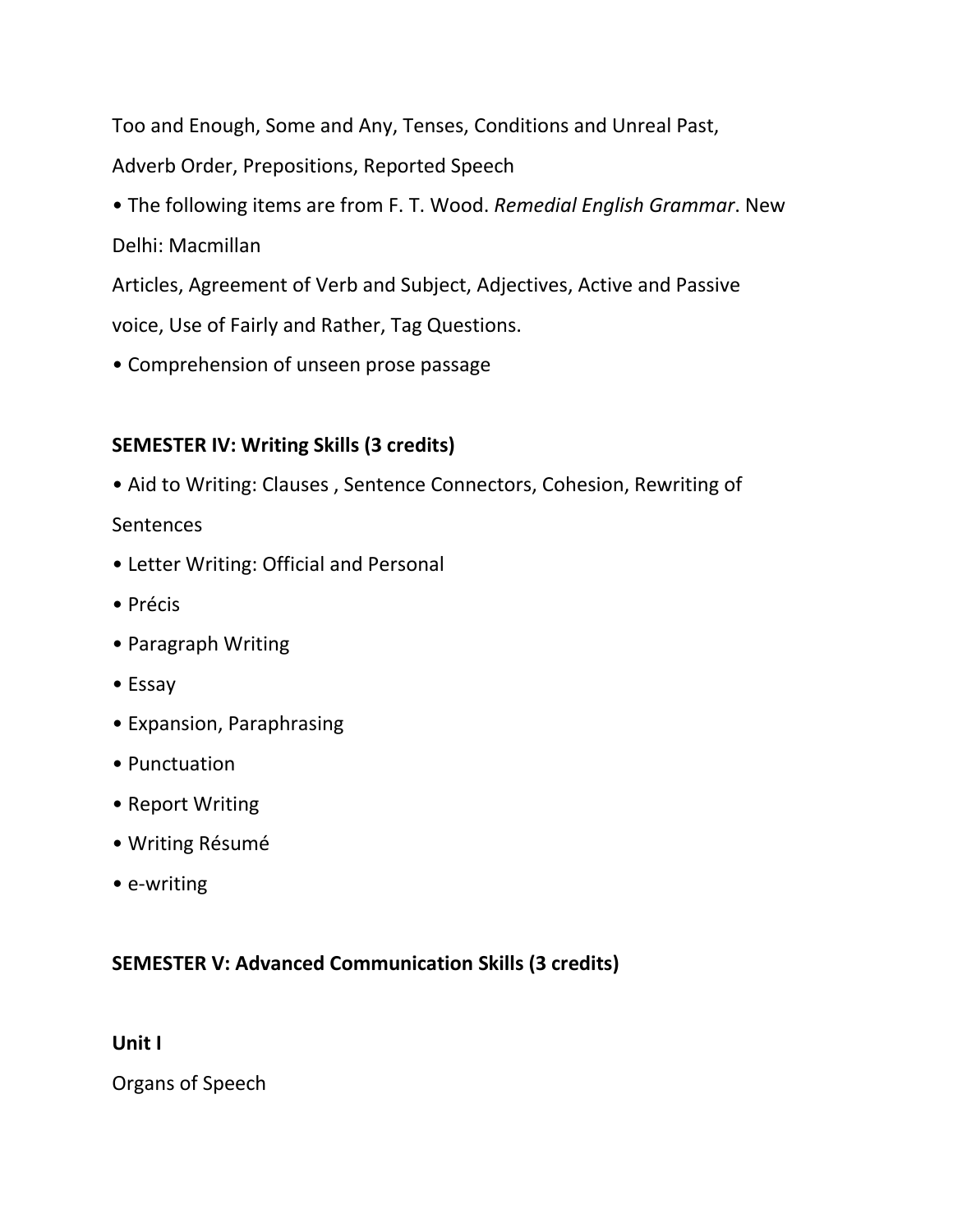Vowels and Consonants

**Unit II**

Phonemic Transcription

Advanced English Grammar (Sequence of Tenses, Conditionals, Transformation of

Sentences: Changing degree of comparison, Sentence types, Reported Speech)

from W. S. Allen: *Living English Structure*

**Unit III**

English in various situations

# **SEMESTER VI: Advanced Reading and Writing Skills (3 credits)**

# **Unit I**

Vocabulary: Word formation processes (from Norman Lewis: *Word Power Made* 

*Easy*)

Idioms and Phrases

# **Unit II**

Advanced comprehension of a prose passage consisting of about 300 words

Authentic printed texts may be used

**Unit III**

Completing a story

Short composition

# **Suggested Reading for English Language Course**

Jones, Daniel. *English Pronouncing Dictionary* 15th edition

*Oxford New Advanced Learners Dictionary.* 7thedition.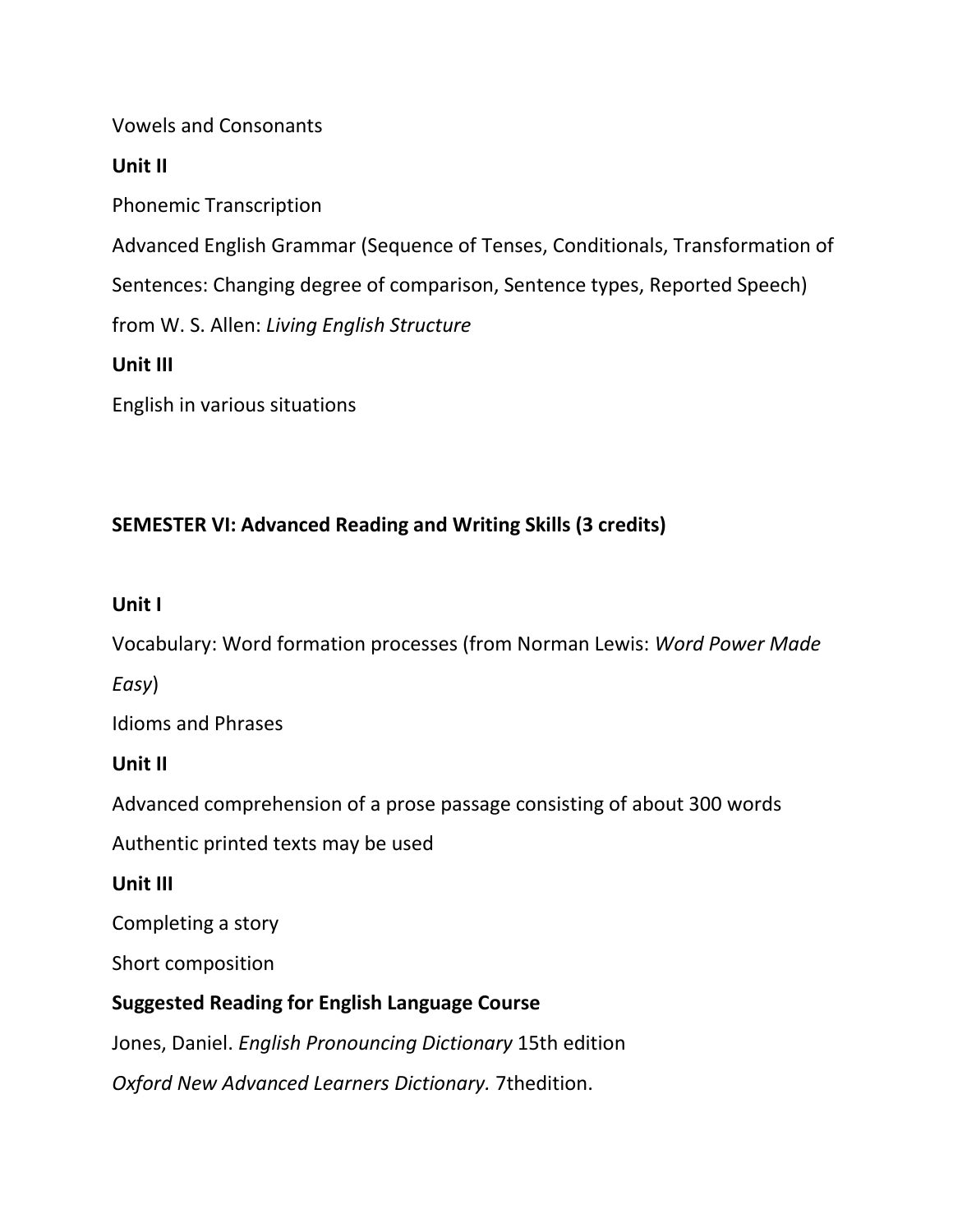Garrand, Timothy Paul. *Writing for Multimedia and the Web: A Practical Guide to Content Development* Krishnaswamy, M.: .*Modern English: A Book of Grammar, Usage and Composition* LaRocque, Paula: *The Book on Writing: The Ultimate Guide to Writing Well* Smalley, Reginal: *Developing Writing Skills* Balasubramainan, T: *A Textbook of English Phonetics for Indian Students*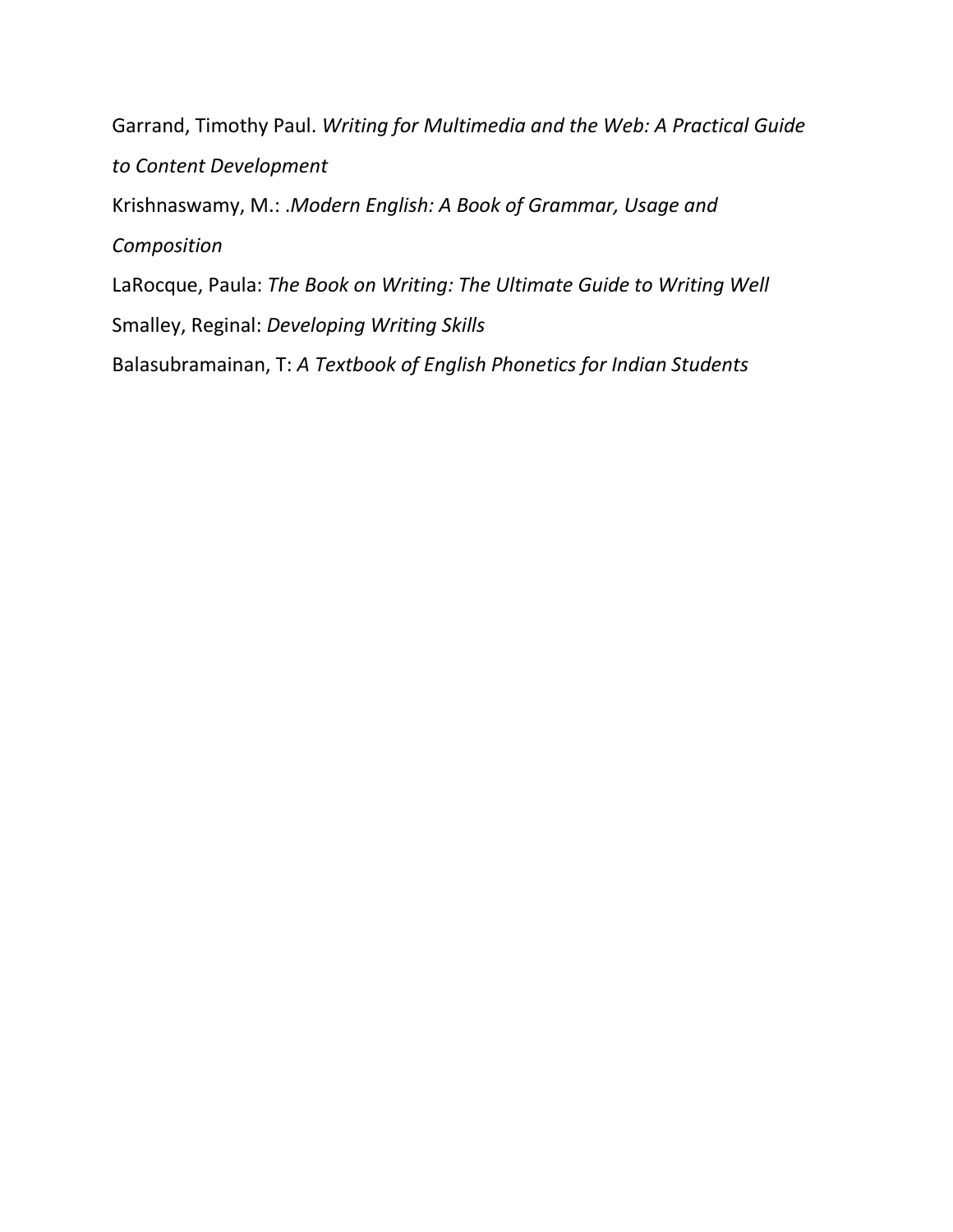### **SOFT SKILL – SPOKEN ENGLISH (6 credits)**

# **SEMESTER I** – **Level I: Spoken English (3 credits)**

• Importance of Spoken English: Indian and Global Context; Native and Non-Native Accents of English and Issue of Intelligibility

- Aspects of English Pronunciation: Individual sounds: Vowels and Consonants
- Phonemic Transcription
- Features of Connected Speech: Word Stress, Rhythm and Intonation
- Fluency in Spoken English: Rate of Speaking, Volume of Voice, Pitch,

Articulation, Clarity of Expression, Lack of Hesitation, Confidence

• Speaking Politely in English: Use of Can, Could, May, Might, Will, Would,

Excuse Me, Sorry, Thanks and Please in Expressing Requests, Gratitude,

Compliments, Agreement, Disagreement

# **SEMESTER II** – **Level II: Spoken English (3 credits)**

• Definition and Functions of Communication, Types of Communication:

Interpersonal (Dyadic), Group Communication, Mass Communication

- Maxims of Good Conversation
- Characteristics of Competent Speaker
- Styles of Speaking
- Interview and Group Discussion
- Speaking with Confidence: Speech Anxiety, Ways to Overcome Speech Anxiety, Building Credibility as a Speaker: Competence, Character, Charisma